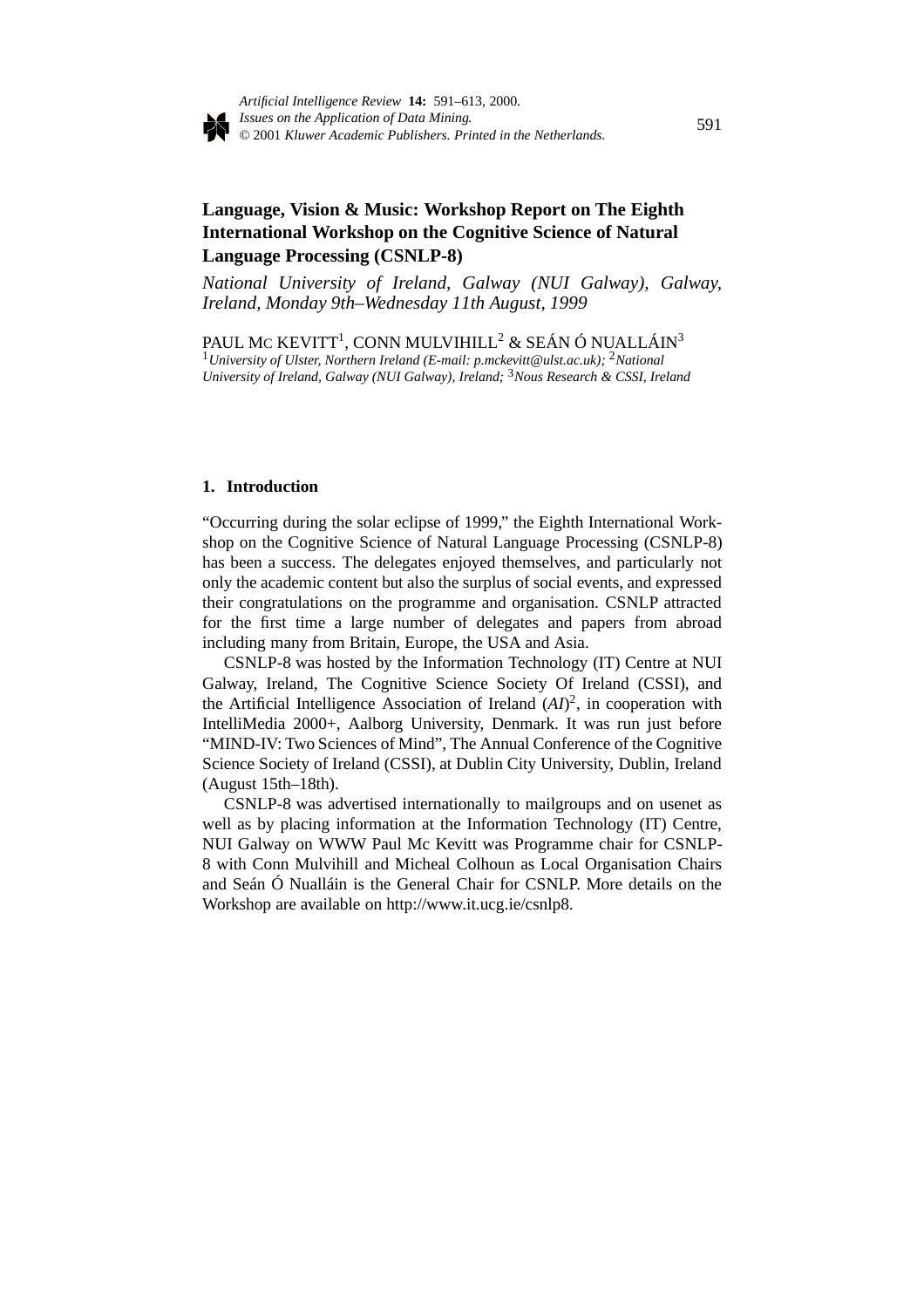## **2. Venue**

Galway, Ireland with a population of around 80,000 is the Capital of the West of Ireland and is situated on the Northeastern edge of Galway Bay with Connemara to the West and agricultural regions to the East and South. It is the third largest city in the Republic of Ireland after Dublin and Cork. Galway has experienced phenomenal growth in recent years and has a lively vibrant City Centre with traditional medieval streets, extensive shopping and business facilities, a youthful population and its living culture of music, theatre and language makes it for many the Cultural Capital of Ireland. With relevance to the organisation of this meeting Galway is a twin-city of Aalborg, Denmark.

We find the following quote on Galway from http://www.galway.local.ie: "CITY OF THE TRIBES "To hell or to Connaught" ordered Cromwell as the dispossessed flocked west in their droves. The land may still be poor but no-one these days would equate Connaught with hell. As anyone who ever watched the sun go down on the famously beautiful Galway bay will tell you, it's definitely more on the heavenly end of the spectrum. A friendly sprawling city, Galway has all the amenities of a much larger place yet maintains its laid-back vibe. As a University town, it is incredibly youthful, culturally vibrant and undeniably cosmopolitan. You can lose your shirt at the races or your inhibitions at the oyster festival. A light mist will enhance your complexion as you cycle over the salmon weir, along by the cathedral. Bring your umbrella and prepare to have lots of fun . . . " More details about Galway are available on "The complete guide to Galway" (http://www.galway.net), "Local Ireland", Galway (http://www.galway. local.ie), "Galway On-line" (http://www.galwayonline.ie), and "Galway Bay FM" (http://gbfm.galway.net/gbfmnew/) (radio).

The Information Technology (IT) Centre at NUI, Galway has a research focus on Cognitive Science and Artificial Intelligence with research on topics such as Creativity, Natural Language Processing, Robotics and Embedded Systems, Information Filtering and Retrieval, Image processing and Human Computer Interaction. The workshop was held in the lecture room (oratory) of the St. Anthony's College building (see Figure 1), used as a seminary in previous years and appropriate for this meeting which had numerous religious leanings.

## **3. The Programme**

The Programme Committee for CSNLP-8 consisted of around eighty members from Ireland and abroad including a large number of internationally renowned researchers. The programme contained a balanced set of papers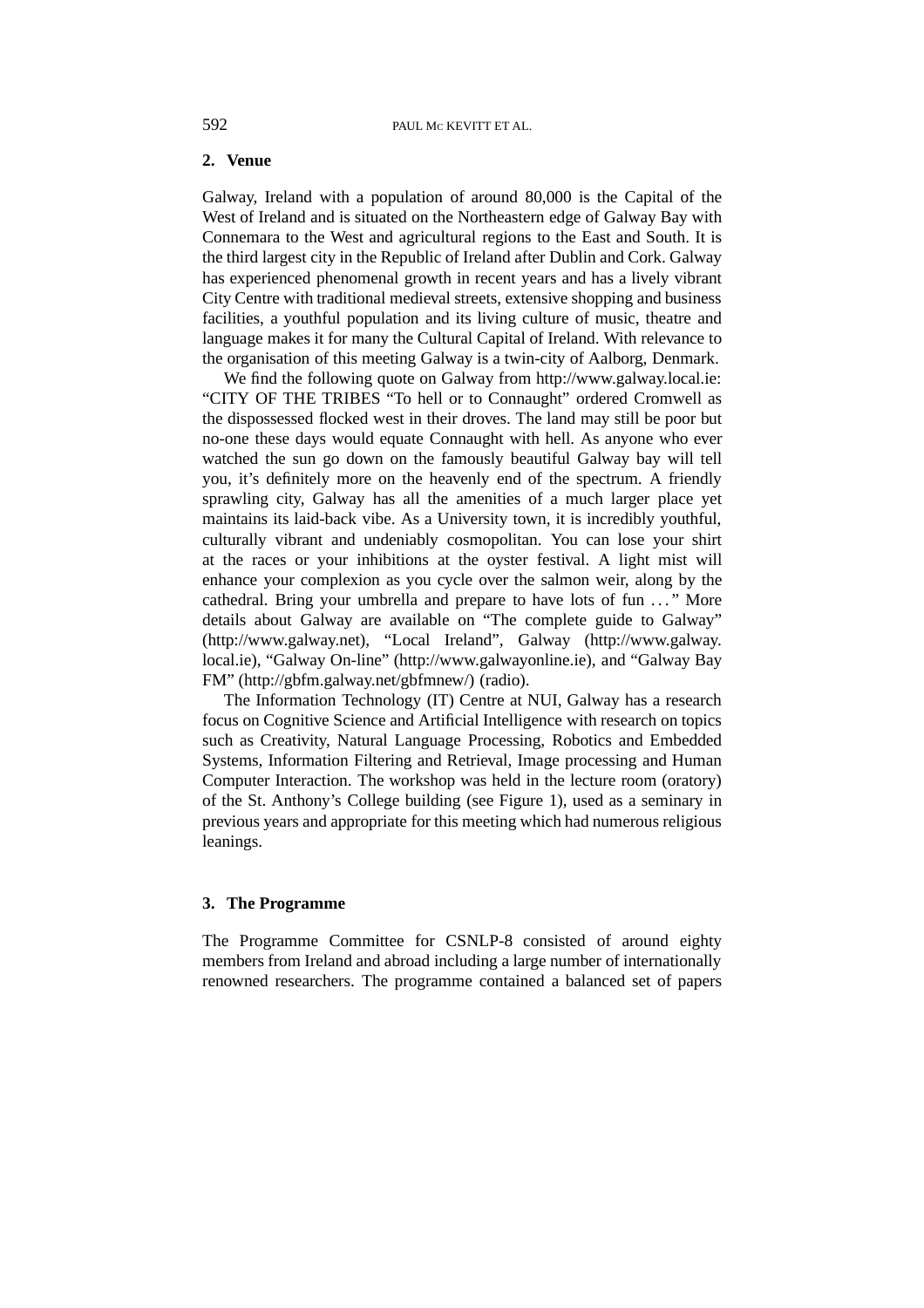

*Figure 1.* St. Anthony's College building.

from both Humanities and Engineering in response to the following Call for Papers:

## *Language, vision and music*

What common cognitive patterns underlie our competence in these disparate modes of thought? Language (natural and formal), vision and music seem to share at least the following attributes: a hierarchical organisation of constituents, recursivity, metaphor, the possibility of self-reference, ambiguity, and systematicity. Can we propose the existence of a general symbol system with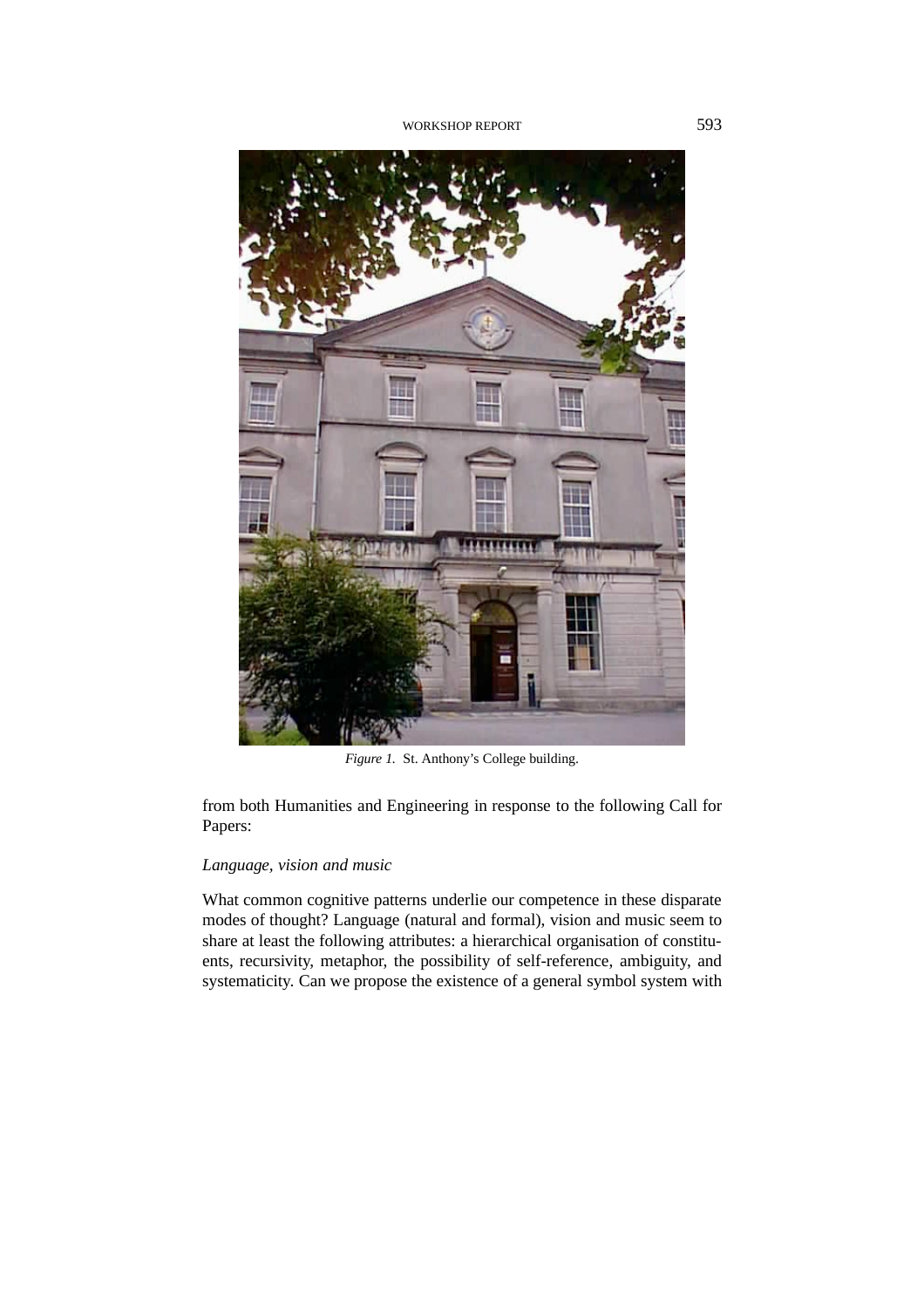instantiations in these three modes or is the only commonality to be found at the level of such entities as cerebral columnar automata? Also, we invite papers which examine cross-cultural experience of these modalities.

What can Engineering of software platforms for integrated Intelligent MultiModal and MultiMedia processing of language/vision/music/etc. tell us?

Topics include:

- combinations: language and music; language and vision; music and vision.
- What can Engineering of software platforms (e.g. AAU CHAMELEON; cf. http://www.cpk.auc.dk/imm) for integrated Intelligent MultiMedia processing of language/vision/etc. tell us?
- Metaphor: For example: the use of terms like "interval" and "range" in music.
- Rhythm: How is Rhythm important for language, vision and music?
- Acoustics: What role does it play in the three modalities?
- The roles of embodiment and culture in the formation of symbolic apparatus; For example: the use of gesture in face-to-face communication.
- Emotions: what role do they play in the three modalities?
- Synesthesia
- What the visual, musical and linguistic arts can tell us.
- What is the developmental relationship between prosody and music? What is the cognitive evidence for the dependence of music on language?
- Can we speak meaningfully about a semantics of music?
- Architectures for integration of language, vision and music; what aspects are conscious and what automatic? What aspects are common and what are specific to each?
- What is the role of modelling creativity? Are the creative processes similar or in what way are they different?

Special session on creativity:

In AI we have failed to get much handle on creativity.

Conn Mulvihill will Chair a special session on creativity looking at writing, poetry, painting, and music composition.

Irish Nobel Prize Laureate Seamus Heaney is composing a translation of Beowulf at present with special attention to the sound – reminiscent of movement in a longship type craft and there are those that claim that music is central to any hope of understanding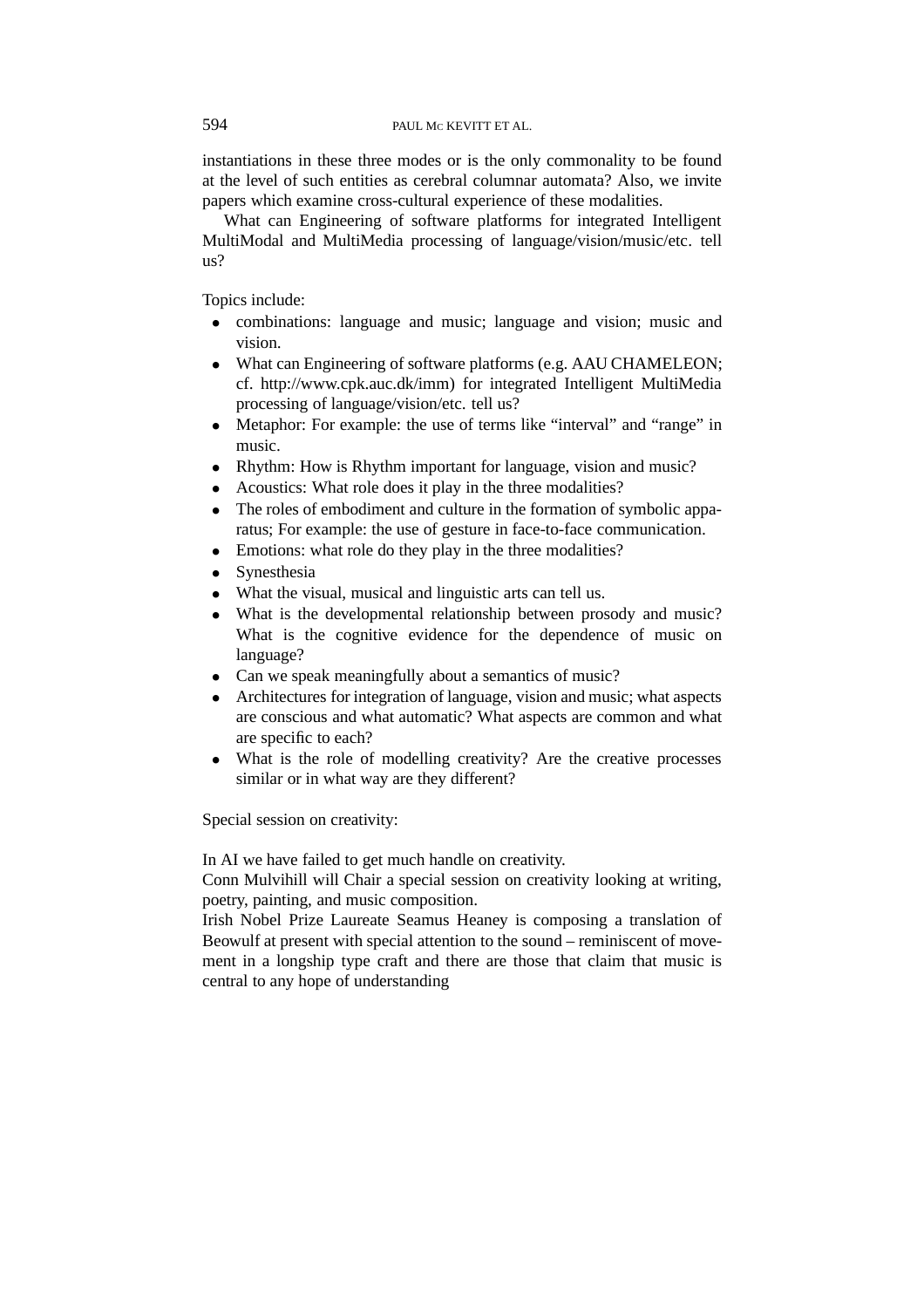Joyce. We think also of the likes of Kandinsky here. Is Joyce prose or music? Is Kandinsky art or music? What is Picasso? What are the links between language, vision and music? Is creativity the same for each? and by the way, What is creativity? It is intended to involve Writers-in-Residence at NUI, Galway. Pat McCabe ("The Butcher Boy") and Paula Meehan (Poet).

- Are recent trends towards integrating ideas in the Arts/Humanities and Sciences/Engineering important here? (cf. http://www.futurehum.uib.no/ & http://tn-speech.essex.ac.uk/tn-speech/ & http://www.cpk.auc.dk/imm)
- Why are there many arts and not just one?

CSNLP-8 had four invited speakers with 30 papers split into nine oral sessions (multimodal communication interfaces, multimodal communication and music, multimodal system formalisms and architectures, language and vision, language and music, language and music (semantics), synaesthesia, creativity I and II), panel session (on creativity), and five posters.

## 3.1. *Invited papers*

We had a distinguished group of invited speakers from both Europe and the US: Sheldon Klein (Computer Sciences Department and Linguistics Department, University of Wisconsin, Madison, USA; see http://www.cs.wisc. edu/˜sklein/sklein.html), Stephen Nachmanovitch (Free Play Productions, Los Angeles, USA; see http://www.freeplay.com), Gérard Sabah (LIMSI-CNRS, Orsay, France; see http://www.limsi.fr/Individu/gs/), and Ipke Wachsmuth (Faculty of Technology, University of Bielefeld, Germany; http://www.techfak.uni-bielefeld.de/˜ipke/).

Sheldon Klein currently teaches courses on "Natural Language and Multimedia" and "Analogy in Language, Culture and Cognition" and his paper entitled "The analogical foundations of creativity in language, culture and the arts: the Upper Paleolithic to 2100CE" proposed that real-world knowledge systems may have evolved in forms that make combinatoric processing problems linear coming from the combinatoric problems associated with unrestricted models of human language processing. Sheldon's presentation was during a creativity session from 10.50 AM until 11.40 AM on Wednesday, August 11th, at the maximum of a solar eclipse, which was 90% in Galway, occurring at 11.10 AM during his presentation. Paul Mc Kevitt asked him if it was the first time he had spoken during the max. of a solar eclipse and he said yes it was!

Stephen Nachmanovitch (see Figure 2) is an author, musician, computer artist, and educator. Stephen gave three presentations entitled "The computer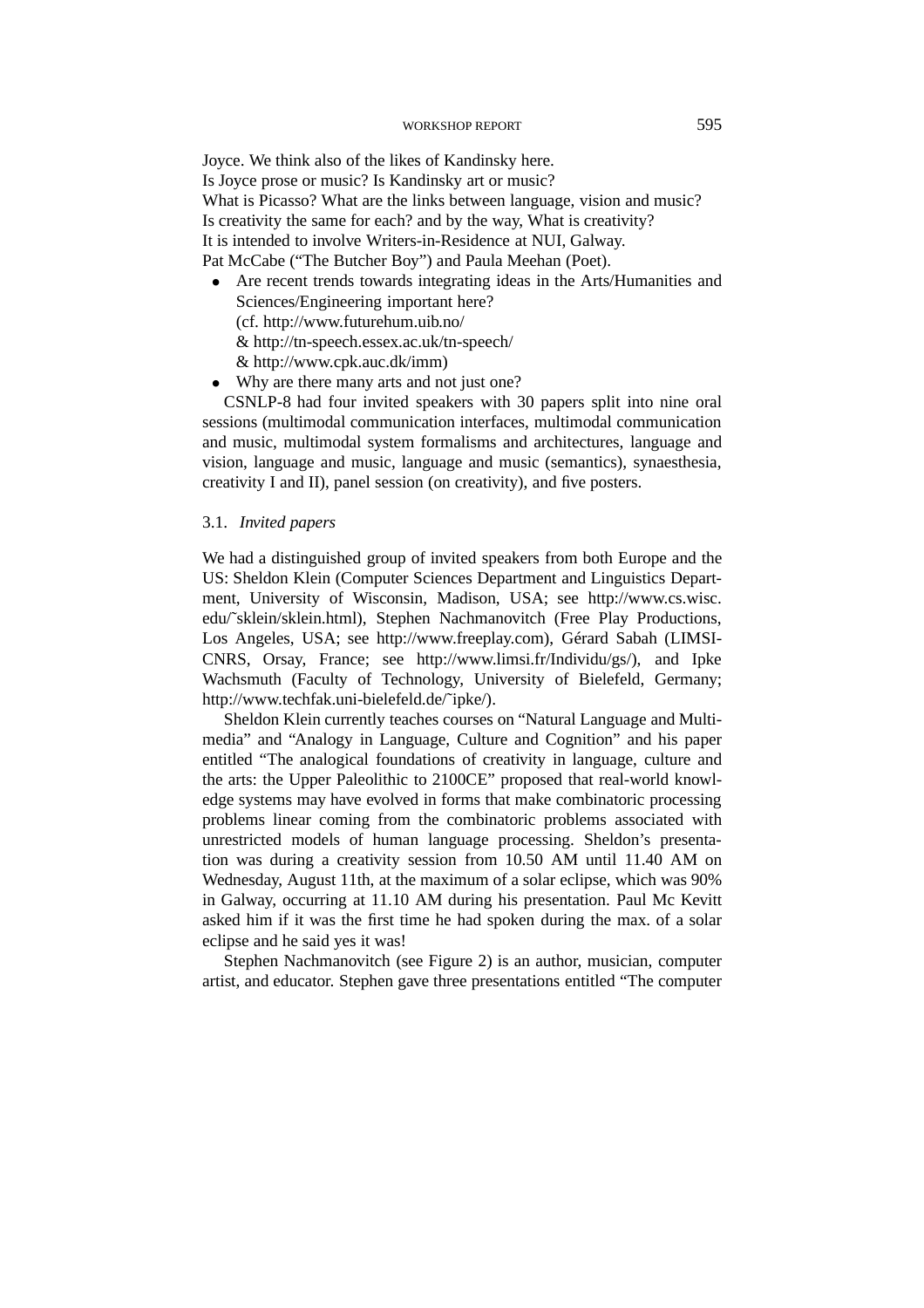## 596 PAUL Mc KEVITT ET AL.



*Figure 2.* Stephen Nachmanovitch.

and the violin", "Visual Music Tone Painter (synesthesia software)" and "Creativity: stone and lava".

"The computer and the violin" focussed on the range of experiences that are captured in analog and digital media in musical, visual and verbal art forms. Stephen noted that with each kind of coding, and each kind of practice we gain something and lose something. He points out that this explains why there are so many arts and not just one, many sciences, many religions, many languages and cultures. He asks the question: "How does the medium you choose affect your thoughts and feelings?" With "Visual Music Tone Painter (synesthesia software)" Stephen demonstrated Visual Music Tone Painter(tm) a new art form which merges sound, light, and touch. The user uses the program to paint with sound. The visual forms respond not only to pitch but also to finger pressure and musical dynamics are reflected through visual transformations in size, movement, hue, saturation and value. The work taps into a tradition dating back to Pythagoras where the inter-relations of sound, colour, and form are reflections of archetypal number patterns – giving us a feel for the underlying spiritual unity of our universe.

"Creativity: stone and lava" focussed on creativity which Stephen said like life itself is a balancing act. We melt down structures that are too settled or habitual and solidify intuitions that are too loose and incohate – a flux of give-and-take between lava and stone. Stephen points out that this is why the archetype of the creative personality is often portrayed as a blacksmith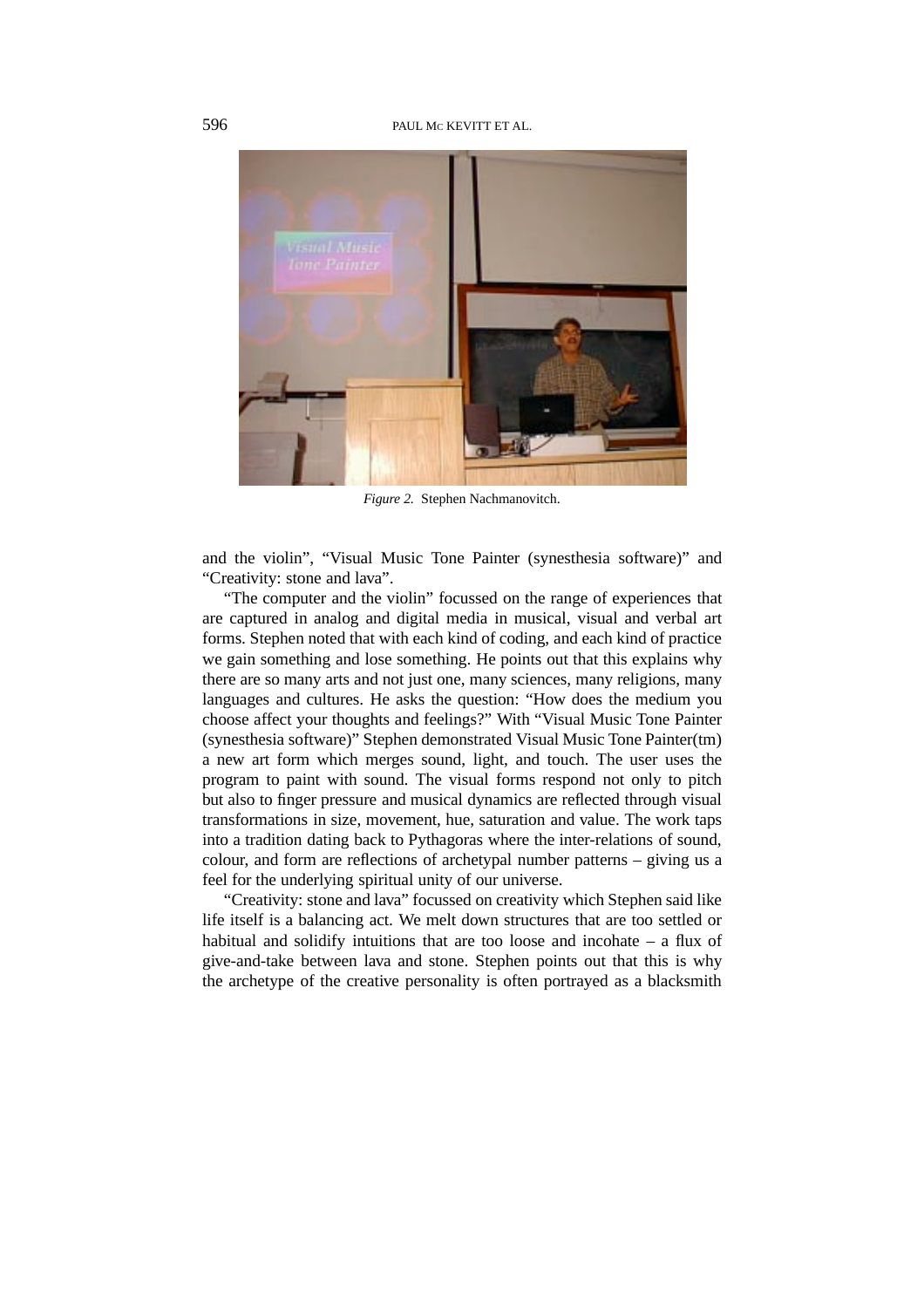or alchemist: heating, reshaping, hammering, cooling molten metal. Being too rigid makes us tyrants wrapped up in conformity and fear, and being too loose our dreams remain unrealized. Stephen draws on material from William Blake, Buddhism, Taoism, the history of Western music, and other traditions. Stephen jumped on the point of STAMPING OUT NOUNS and that we must become detached from symbols and Paul Mc Kevitt asked if this is what Joyce did in Ulysses and Finnegans Wake and Stephen said yes it was! This third presentation of Stephen's was during a creativity session from 9.30 AM until 10.30 AM on Wednesday, August 11th, where the solar eclipse was already ongoing and he made reference to the eclipse a number of times showing pictures of lions eating the sun which heralded "a new beginning". During this, Paul Mc Kevitt noted that on EuroNews TV in the morning it showed Celtic Druids dancing in Cornwall, England doing the sundance and they pointed out that the significance of the solar eclipse was that it heralded "a new beginning".

Paul went further to say: "When I read Ulysses and Finnegans Wake it feels like I am eating the sun" and Stephen said this was a Haiku, an Irish Haiku! Stephen stressed again, a point that he had made in his previous presentations, the need for us to become detached from symbols, our beliefs about perceptions and perceive the world as it really is in its analogue form. Paul pointed out that in his research field some people had developed formalisms for representing knowledge of the world, etc. and that they had become attached more to the formalisms than what they were being used for. Paul asked if it were true that peoples' beliefs and intentions cloud out their perceptions and Stephen said it was. Paul said at this point that it was well documented that in a number of court cases that witnesses thought that they had perceived something and it was proven later they hadn't. Stephen agreed and recounted the experiment by Harvard psychologist Gordon Allport where subjects were shown slide projections of a scene where a well dressed black man on a subway was attacked by a shabbily dressed white man – however, a statistically significant percentage of the subjects when asked said they saw the reverse – a well dressed white man being attacked by a shabbily dressed black man. Nachmanovitch's presentations brought a lot of life to the Workshop and his style of presentation was lively showing mainly pictures through slide presentation to make his points. His book "Free Play" (see Nachmanovitch 1991) gives more details on the ideas on which his presentations were based.

Gérard Sabah's presentation on "The respective role of consciousness and subconscious processes for interpreting language and music" focussed on the Caramel architecture which has been developed to account for three aspects of natural language understanding: 1. dealing on the fly with unpredictable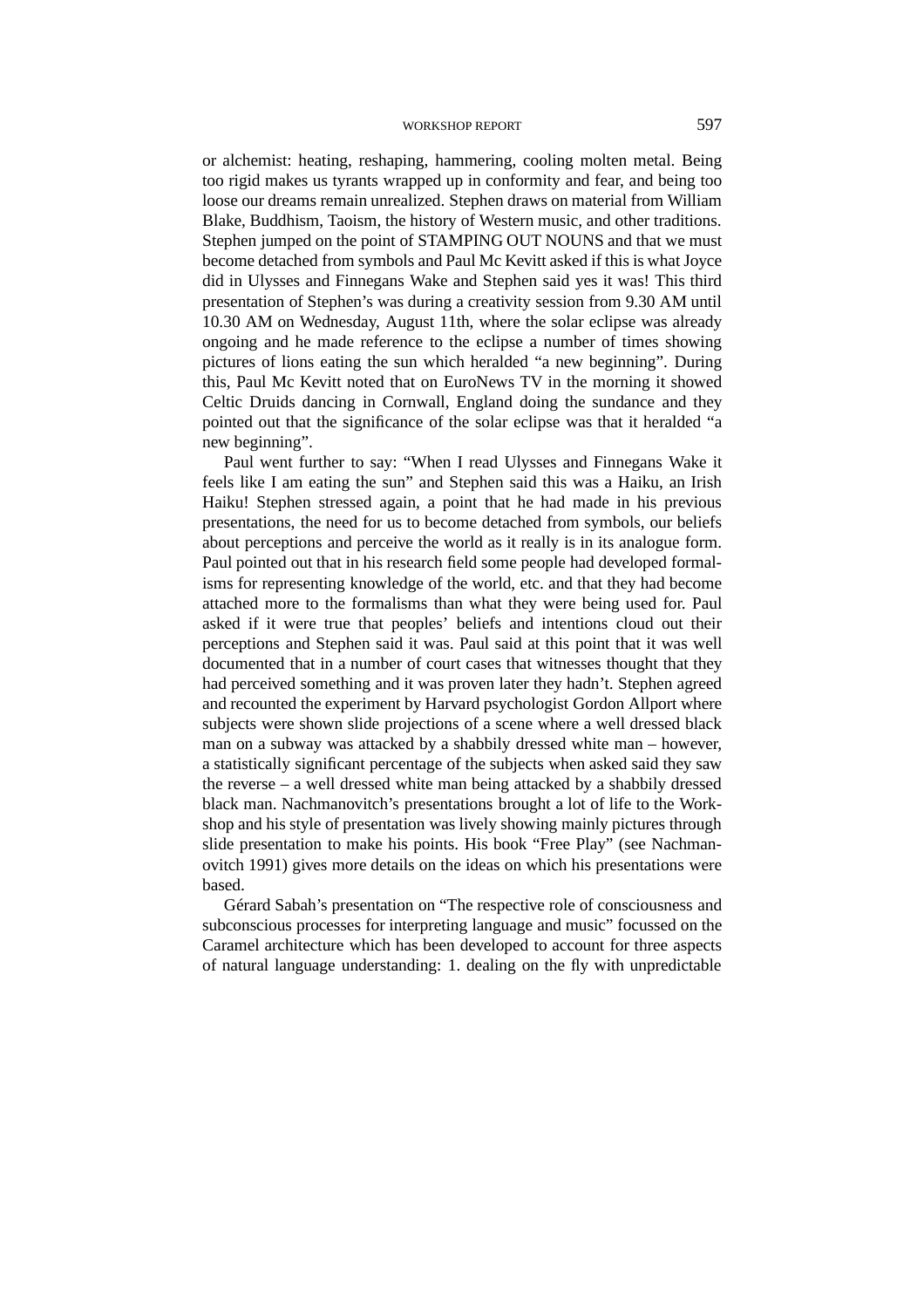situations, 2. simulation of unconscious (automatic) processes, 3. dealing with true semantics (not only formal): consciousness being a bridge between the preceding aspects. He summarised the architecture, provided neurological and computational evidence for its validity and pointed out the commonalities between language, vision and music. He took the example of a musician, showing how Caramel can mimic some of the underlying processes where the example involves interpretation AND production as well as vision, hearing and gesture. Caramel has a new data structure, the Sketchboard, an extension of blackboards, allowing different modules to collaborate while solving a problem which allows feedback from higher levels to lower ones without requiring any explicit control.

Ipke Wachsmuth's (see Figure 3) presentation on "Communicative rhythm in gesture and speech" focussed on the fundamental role that rhythms apparently play in speech and gestural communication among humans. Ipke focussed on how multimodal interfaces are conceptualised on the basis of timed agent systems and how multiple agents are used to poll presemantic information from different sensory channels (speech and hand gestures) and integrated into multimodal data structures that can be processed by application systems. Ipke motivated and presented work which exploits rhythmic patterns in the development of biologically and cognitively motivated mediator systems between humans and machines. Ipke covered a number of projects carried out and ongoing at his laboratory in Bielefeld and also the large SFB-360 project "Situated Artificial Communicators" (see Rickheit and Wachsmuth 1996) focussing on the integration of speech, vision and robotics, demonstrating the importance of rhythm in systems. Paul Mc Kevitt pointed out whilst introducing Ipke that SFB-360 focussing on Intelligent MultiMedia which Ipke is co-directing, is one of the largest projects in this area in Europe, if not in the world. Ipke gave an exciting presentation bringing in examples of music from the Irish Rock musician Rory Gallagher and an example video of Marvin Minsky gesturing fervently to demonstrate rhythm and finished with a picture of "two druids" John McCarthy and Paul Mc Kevitt standing at Grianan of Aileach, Co. Donegal, Ireland (see Figure 4) and having a dialogue through bubbles ending with Paul saying, "rhythm is the key". Ipke mentioned that he had just been to Ireland with his family for a holiday, returned to Germany, and came back again for the workshop.

## 3.2. *Submitted papers*

On "multimodal communication interfaces" Isabella Poggi presented work on the meaning of gaze in animated faces. She analyses gaze from both a signal side (physiological state and muscular actions of eye region) and on the meaning side (type of information conveyed) and a formal representation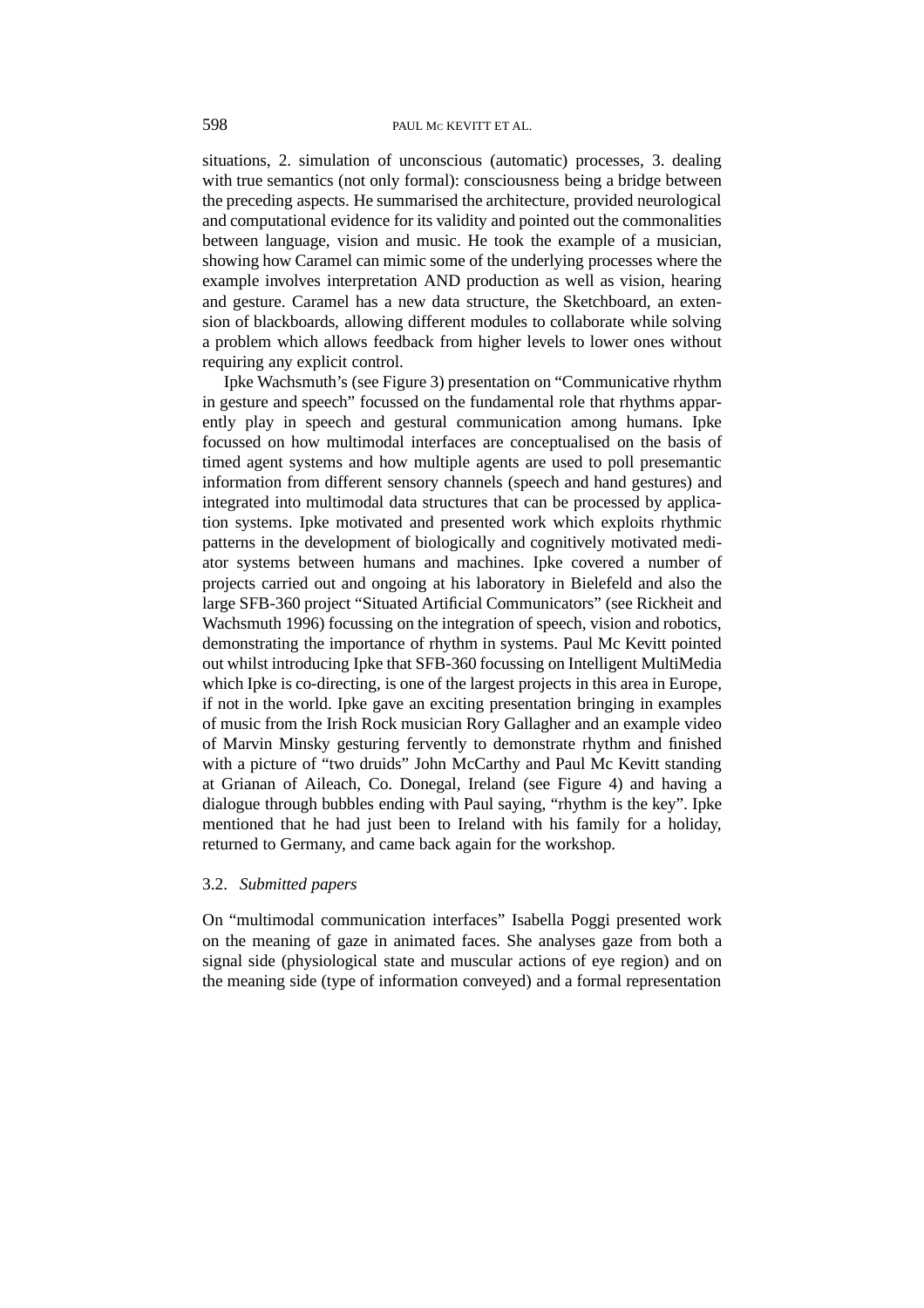

*Figure 3.* Ipke Wachsmuth.

is proposed for each possible meaning. John Gurney described a software agent that uses simulated perception to perform spoken language navigation in a natural language and virtual reality project (NLVR) where the user interface simulates the look and flow of movement through terrain and sky operating in real-time presenting a detailed, photographic quality landscape. Paul Nemirovsky from the MIT Media Laboratory presented GuideShoes, a wearable system which assists the user in navigating an open space such as streets, by sequencing emons (musical patterns) as navigational cues.

In the session "multimodal communication and music" Poggi described work on studying the communicative facial behaviour of an orchestra conductor in order to produce a lexicon of the signals produced in conducting by gaze, head movements and facial expression. Alain Bonardi showed a new genre of interactive operas implemented on personal computers which differ from traditional operas because they offer new perspectives of combinations between music, text and visual spaces.

On "multimodal system formalisms and architectures" Riccardo Antonini presented the Amusement project where one of the goals is the integration between different aspects of interaction at distance through Virtual Worlds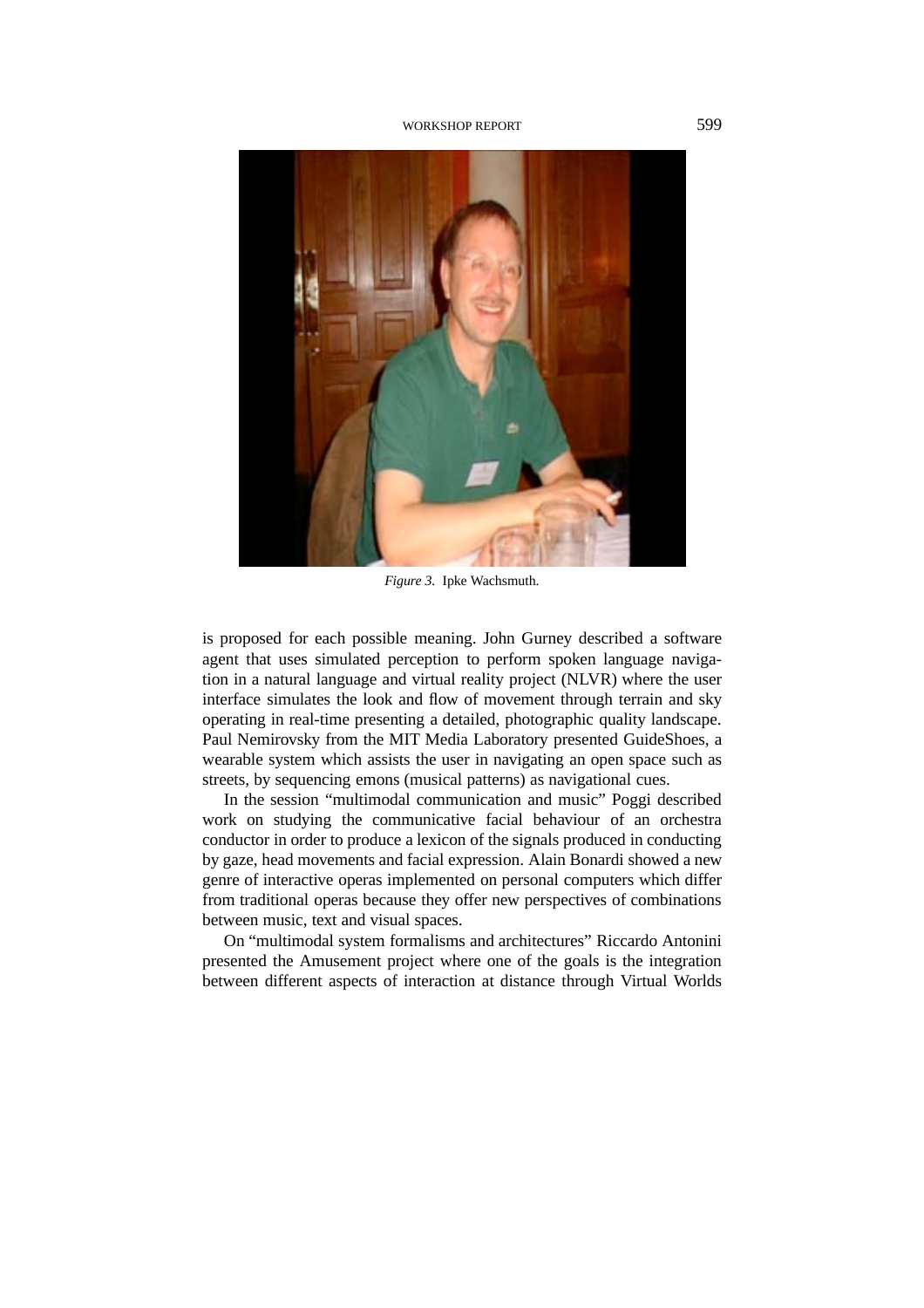## 600 PAUL MC KEVITT ET AL.



*Figure 4.* John McCarthy and Paul Mc Kevitt at Grianan of Aileach.

and where language, vision and music is integrated in a multiuser distributed virtual environment. John Connolly focussed on the application of some fundamental principles of General System Theory (GST) to multimedia integration.

In the session entitled "language and vision" Julie Carson-Berndsen showed how prosodic representations for speech applications can be visualised. Francisco Pereira presented Dr. Divago, which is a system that aims at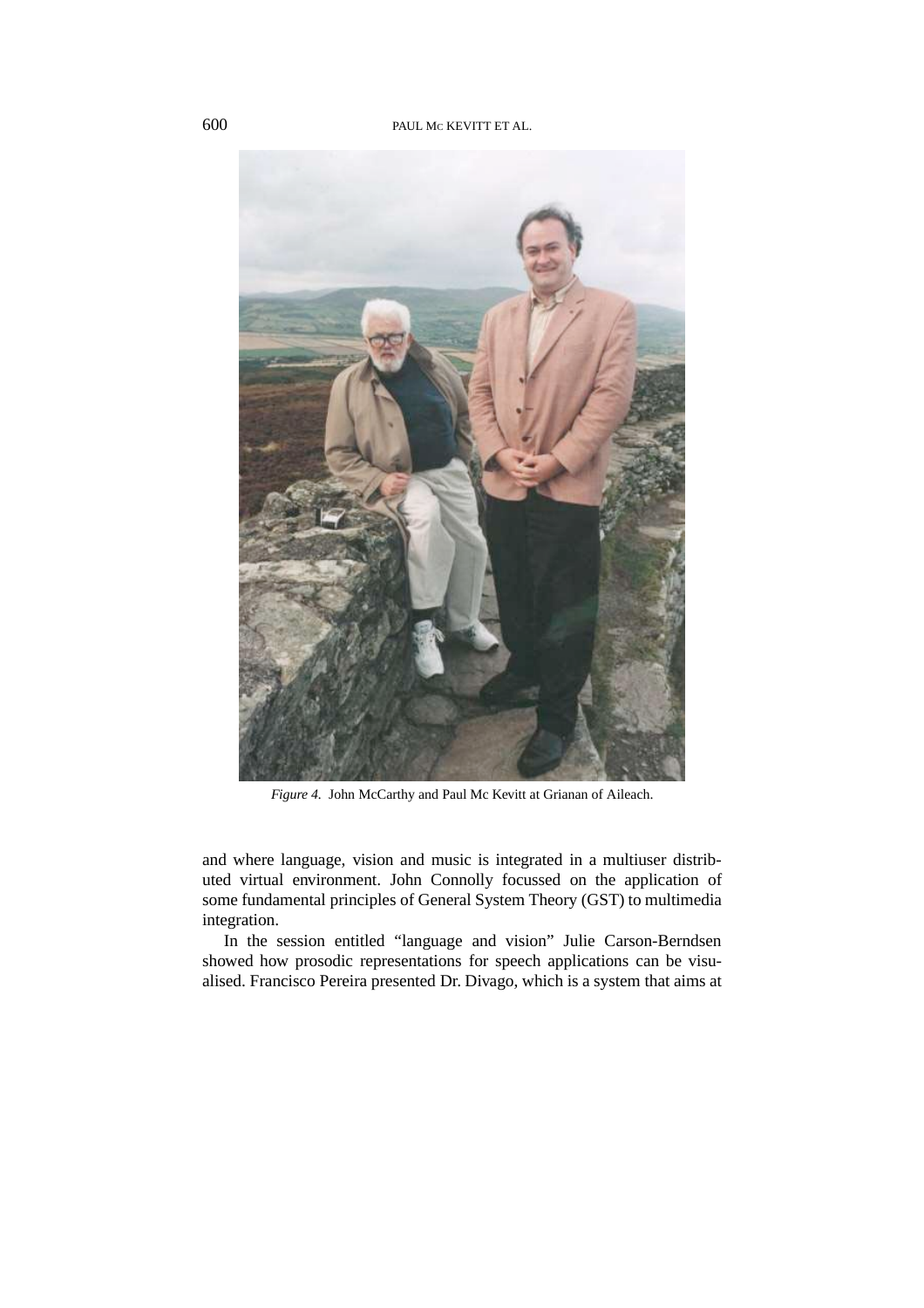getting musical and drawing ideas by solutions in a multi-domain knowledge base where the goal is to achieve transfer of ideas between different domains. Thomas Dorf Nielsen and Sergio Ortega from IntelliMedia 2000+, Aalborg University, Denmark discussed the exchange of affect/emotions in humancomputer interaction and classify a user's input based on basic emotional attitudes from traditional media (eye-tracker, gesture recognition, speechto-text recognition) and also signals communicated through extra-linguistic features (prosodic mode). The user interacts with an autonomous dog-like 3D agent called Bouncy. Paul Mc Kevitt presented the CHAMELEON system from Aalborg University, Denmark which is a general platform for performing the integration of speech and image processing with an application where people can ask questions like "Whose office is this?" about 2D building plans. Paul introduced his presentation by showing a postcard from his mother which had a picture of the "Brian Boru" harp, a 15th or 16th century harp which is the oldest surviving Irish harp and on which the national government seal of Ireland (the harp) is based, and noted that many countries have birds or animals rather as their government seals. He also showed a picture of the Irish 10 pounds note on which there is a picture of James Joyce (1882–1941). Finally, Paul blessed the workshop proceedings with some sprinklings of Irish whiskey.

In "language and music" Kai Karma discussed a study where the aim was to clarify the roles of auditory structuring and auditory/visual matching in dyslexia. The test is one where the subject reads abstract, non-verbal visual patterns when corresponding sound patterns are played by the computer. Seán Ó Nualláin (see Figure 5) presented "Tonality in Irish traditional music" arguing that Irish music is modal and instead of having a triad of 1-3-5, i.e. a major and minor chord, it relates to a single note, a centre of tonality. He hastened to add that none of the music associated with the Riverdance dance show is Irish traditional music!

Barbara Tillman looked at priming effects in language and music and reviewed a set of semantic and harmonic priming experiments and concluded that an integrative stage of processing seems not to be indispensable to account for global relatedness effects in harmonic priming.

In the session on "language and music (semantics)" Jean Callaghan and Edward McDonald discussed expression, content and meaning in language and music and came up with an integrated semiotic framework which recognises three types of meaning: ideational (world of experience), interpersonal (relationships between enactants), and textual (creating relevance to context). Niall Griffith discussed the idea that it is the functional as well as the structural similarities between language and music that are important and in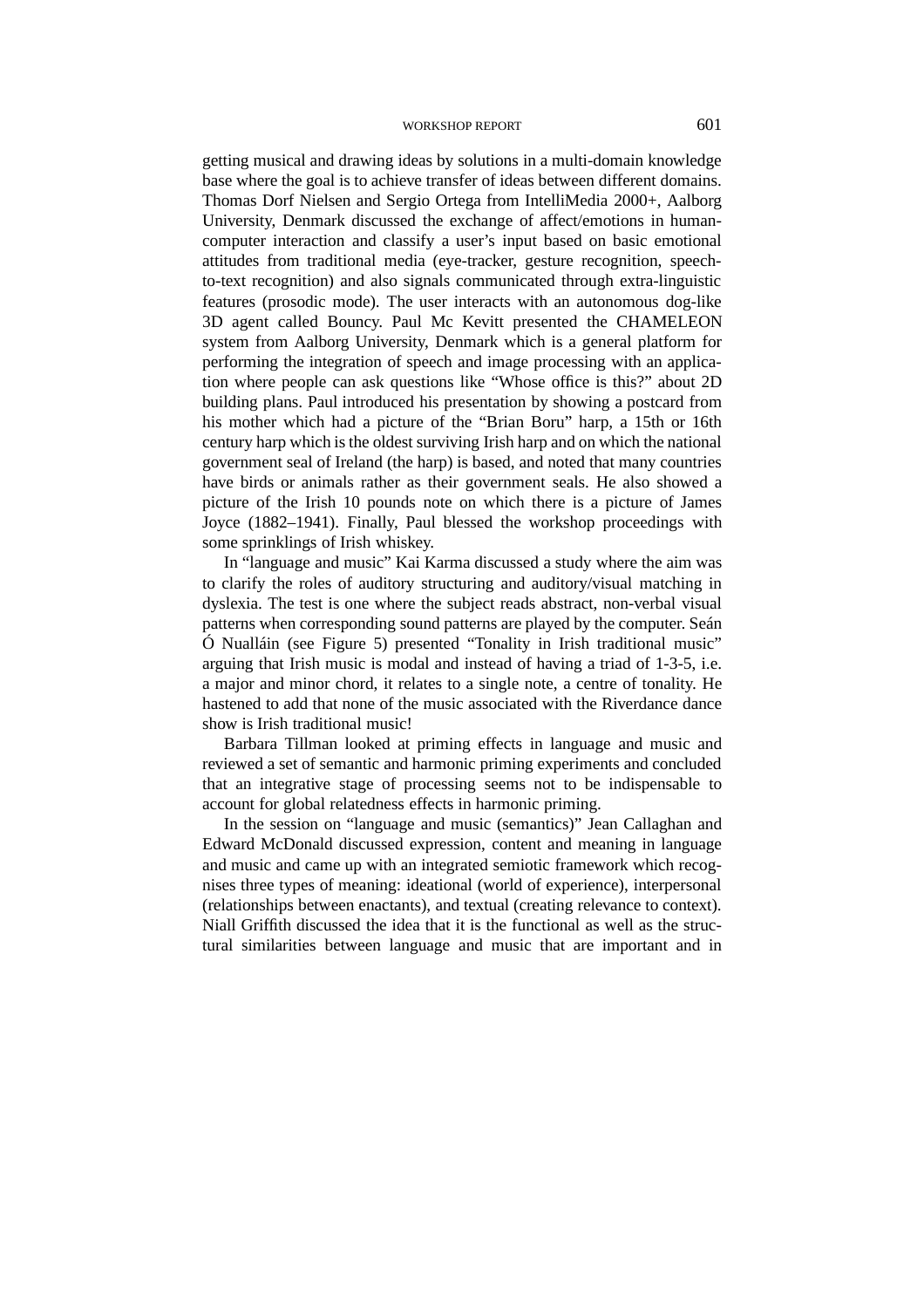## 602 PAUL MC KEVITT ET AL.



*Figure 5.* Seán Ó Nualláin.

particular the idea that their similarity arises because they are articulations of a single perceptual/cognitive system.

In the session on synaesthesia John Gammack (see Figure 6) discussed "synaesthesia and knowing" and noted that recent years have seen a resurgence of interest in synaesthesia where, for example, we have people hearing colours or tasting shapes. John focussed in particular on the integration of colour imagery with language or musical notes and points to an explanation suggested by an esoteric understanding of mental phenomena with linkages to the nature of human knowing. Sean Day, a synaesthete himself, presented an overview of current scientific views of synaesthesia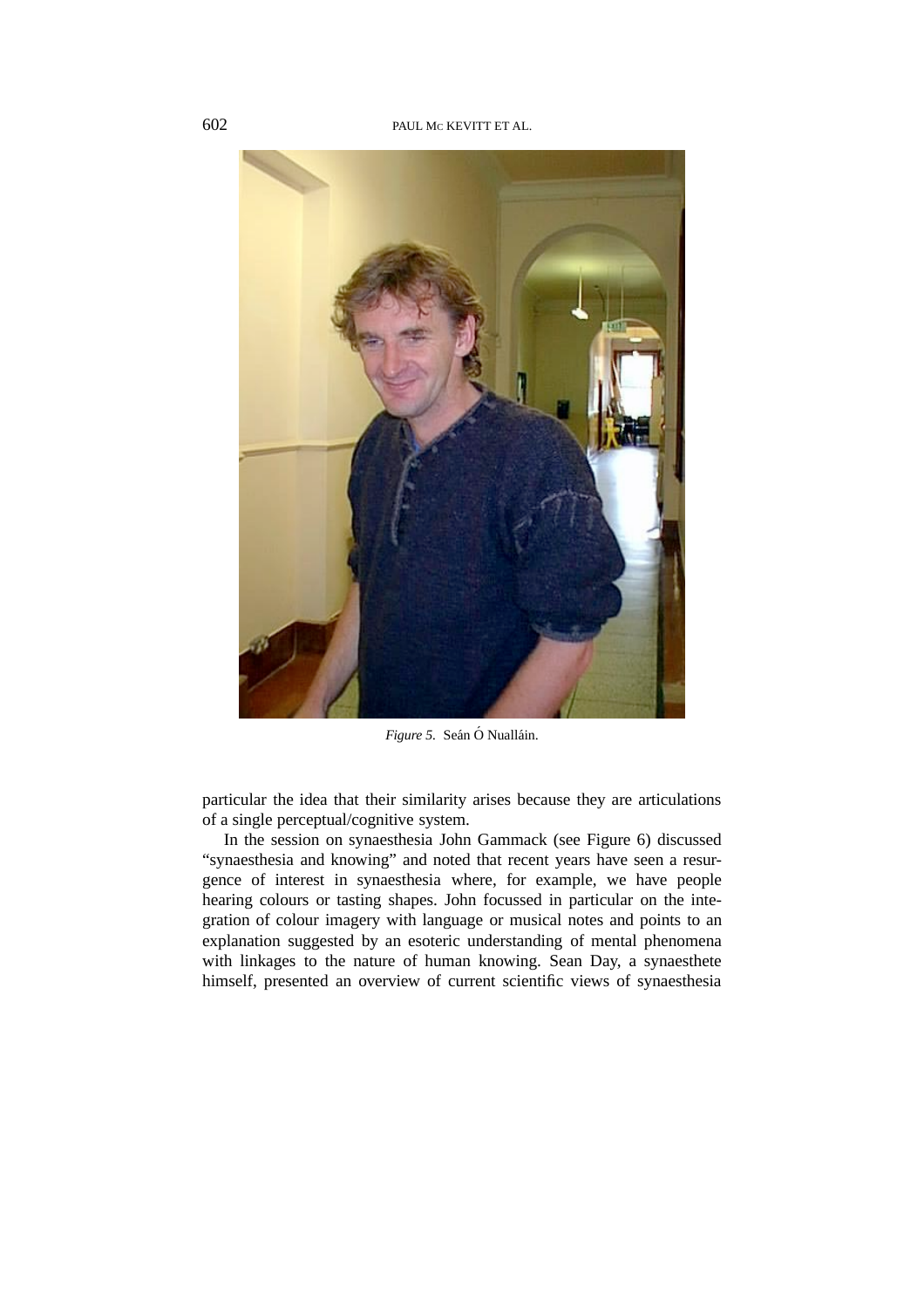attempting to correct misunderstandings and answer common questions. Sean proposed that research on synaesthesia will give useful insights into brain and language evolution and functions can be a useful tool towards exploring new artistic media. Sean also presented two papers from Russia by Bulat Galeyev and Ileana Vanechkina who could not attend CSNLP-8. In one paper, " 'Prometheus' (Scriabin+Kandinsky)" they analysed all noted attempts of 'Prometheus' performed throughout the world through many years of research and experiments with the "light symphony" idea of Scriabin. Their own experiment on the original solution of the problem of light-music synthesis is described where the music of 'Prometheus' was accompanied by the pictorial images of W. Kandinsky who dreamt of the synthesis of musical and visual impressions. The other paper by Galeyev considers synaesthesia as one of the forms of interaction in polysensorial perception where normal synaesthesia is considered to be "intersensational association" with manifestation of non-verbal thinking connected with intersensational comparison and hence synaesthesia is not a psychic anomaly but a form of non-verbal thinking.

In the first creativity session Paul Hodgson presented ideas on "Modelling creative cognition through evolution" aiming at a more accurate cognitive model of the mental processes involved in the generation of creative content with the aim of developing a general theory of creative cognition. Paul noted that evolution allows for emergence of adaptable structures which is in direct opposition to the explicit representation of data structures to represent different modalities and his answer to this is to outline a methodology which looks at ways in which structure and process can emerge within the system. Paul played the sax during his presentation and he and Seán Ó Nualláin did a duo with Seán on guitar. Another paper was not presented at the meeting due to the authors not being able to attend – "h2g2: the hitch hiker's guide to the Galaxy" by Soeren Christensen and Adam Cohen from IntelliMedia 2000+, Aalborg University, Denmark discusses a system called h2g2 which answers natural language queries about places to eat and drink with relevant stories generated by storytelling agents from a knowledge base containing previously written reviews and places and the food and drink they serve. h2g2 is based on the electronic guide to Life, the Universe and Everything in Douglas Adams' "Hitch Hikers Guide to the Galaxy" science fiction story (see Adams 1979) and is now the basis of a product from Adams' company, The Digital Village (TDV). Jens Allwood presented "Intermodal translation?" asking the philosophical question of whether it is possible to fully translate between different modalities such as text, speech and vision. His conclusion was that it is not, and that is why we have these different modalities in the first place.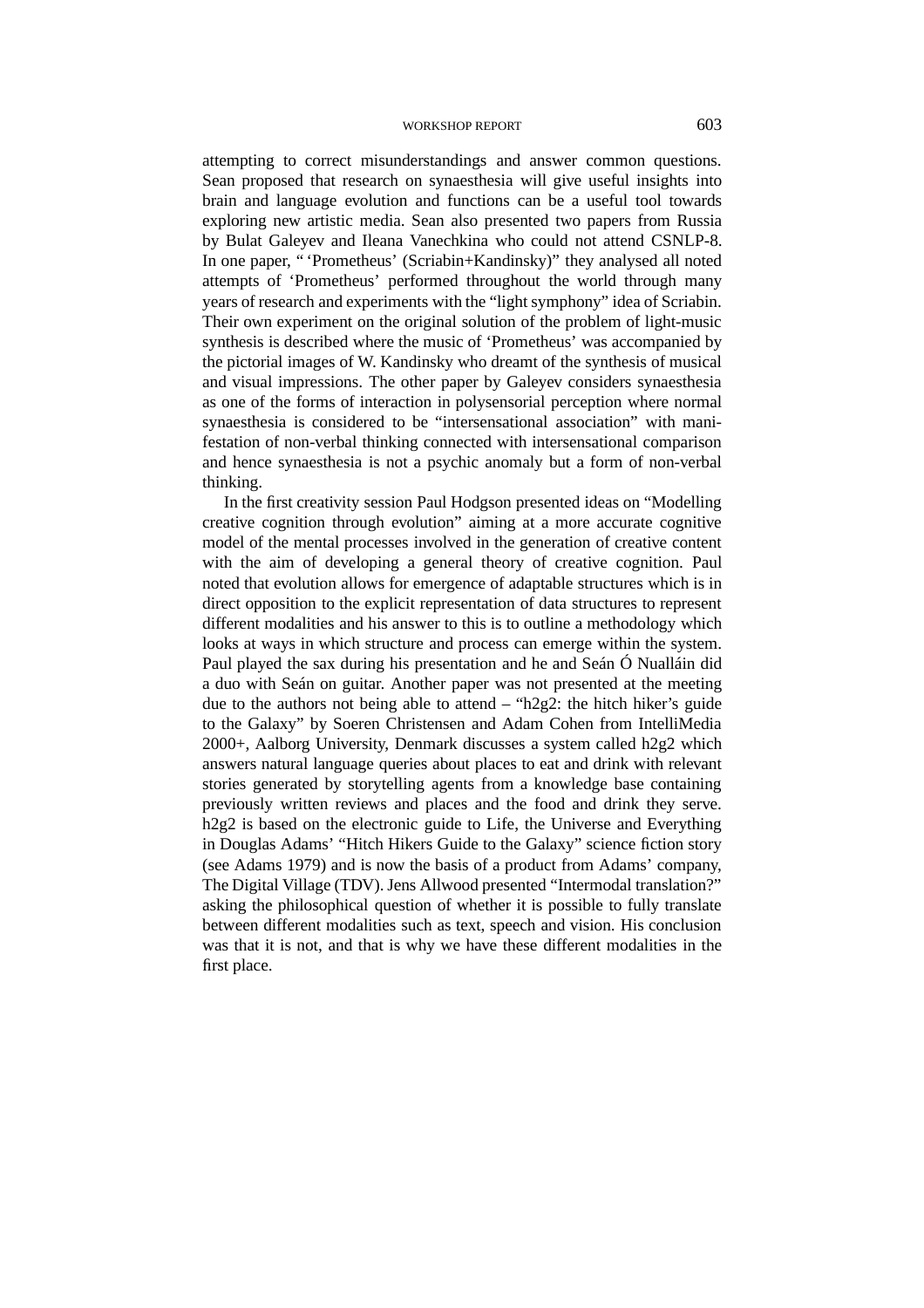

*Figure 6.* John Gammack.

In the second creativity session Julia Lonergan presented a study of humour inherent in the language content of the Tarahumara Indians of northern Mexico. Their linguistic mode builds support for the hypothesis that they see in opposites and the duality in their belief system provides a binary semantic framework necessary for spontaneous humour. The linguistic attributes of proverb and metaphor are correlated with the ancient Tarahumara superstitions of sorcery as the origin of all misfortune and death. Another paper on creativity was not presented at CSNLP-8 as the author, Tudor Rickards, could not attend. Tudor's paper focussed on creativity from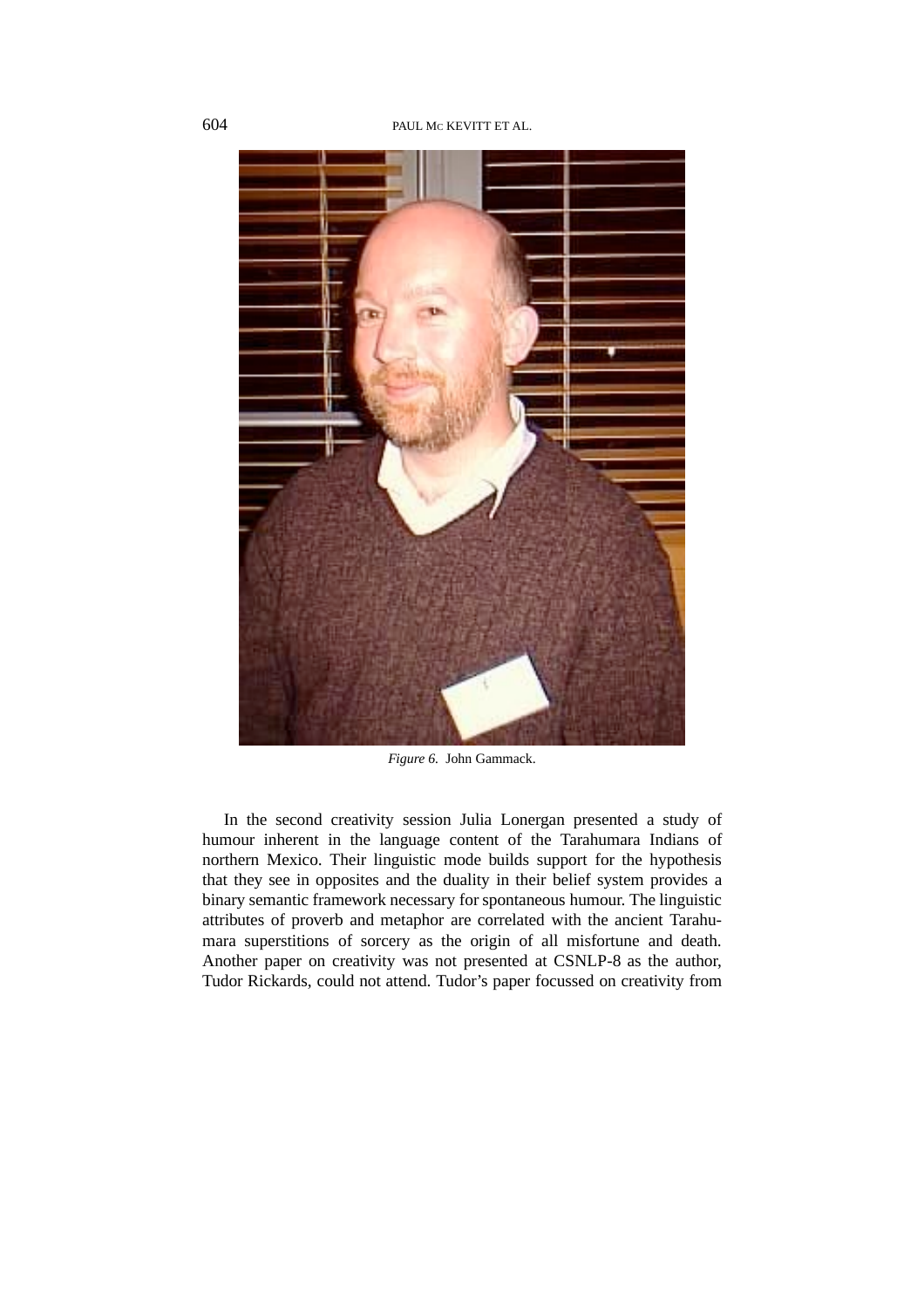within the Economic world where it has attracted attention as a contribution towards achieving individual and organisational innovations. Tudor examines the economic perspective in the context of current research into the nature of work teams and this is then extended to considerations of the nature of discovery processes in various domains of arts, science and everyday life.

## 3.3. *Poster papers*

Due to the intensive programme for CSNLP-8 some papers could only be accepted as posters due to limitations of space in the oral programme. Patrick Fourcade presented a poster on his work on ACROE a language to simulate virtual musical instruments by physical models. He makes a connection between unvoiced plosive consonants and a model of a musical percussion attempting to generate  $/p/$ ,  $/t/$ ,  $/k/$ , consonants by a percussion model. Harriet Read and Rosemary Varley report on a detailed study of a dissociation between language and music in a pre-morbidly musical patient who has severe language difficulties (global aphasia) due to extensive lefthemisphere damage. The findings suggest that complex musical processing is being undertaken by the right hemisphere due to left hemisphere damage contradicting claims of left hemisphere dominance for music in musically sophisticated subjects. Elisabeth Ahlsén also discussed speech, vision and aphasic communication. Dilys Treharne looks at the relationship between the imitation and recognition of non-verbal rhythms, sequential processing and language comprehension. Her present study is exploring the relationship between rhythmic ability and language development in two ways: by studying the difficulties in rhythm displayed by children with language difficulties and the effect of training in rhythmic awareness, and by re-examing sequencing, rhythmic ability and inferred meaning in children developing language normally. Antonio Romano investigates if there is any correspondence between the general rising-falling contour in spoken sentences and the classical subdivision of melody in European music into two parts: a 'proposal' generally ending on a fifth, and a 'response' following a resolutive pattern towards the tonic. Empirical studies are carried out through field studies in Aosta Valley, Apulia Region Sudtirol, and Abruzzi Region in Italy and a pilot study on other European languages.

## 3.4. *Plenary panel session: what is creativity?*

The panel session on creativity was held in the afternoon (4.00 PM) of the solar eclipse on Inis Mor (Big Island), the largest of the Aran Islands. Members of the panel are as shown in Figure 7.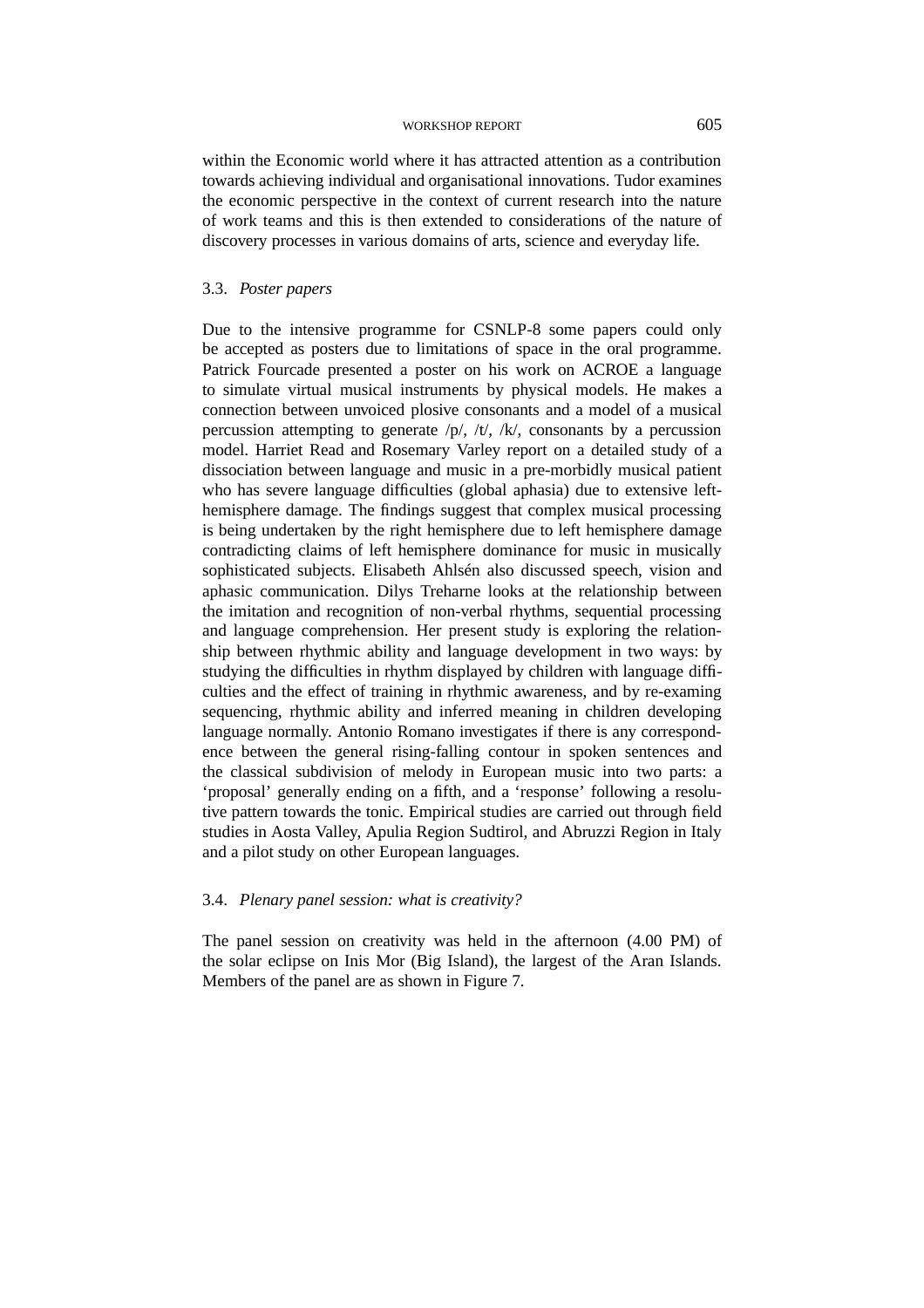

*Figure 7.* "What is creativity?"; Back row (left to right): Sean Day, Gérard Sabah, Ipke Wachsmuth, Paul Hodgson, Julia Lonergan, Stephen Nachmanovitch, Paul Mc Kevitt, Sheldon Klein; Front row (left to right): Riccardo Antonini, Francisco Camara Pereira, Micheal Colhoun, and Conn Mulvihill.

Conn Mulvihill asked a number of questions on creativity in the call for papers as shown above the central one being, what is creativity? He also contributed a paper on creativity and asked the question, is creativity algorithmic? Conn also used these two questions to kick off the panel discussion as well as singing the song "Raglan Road" the words of which were written by the poet Patrick Kavanagh and the tune of which is "The dawning of the Day". Conn's paper points out that any language is taken to be characterisable through form and content and creativity activity occurs where form and content mix. Paradoxes mix form and content in a special way and ambiguity and diagonalisation appear where form and content mix whereas algorithmic studies are mainly concerned with space/time metrics and not with form/content interplay. It is posited in the paper that any language supporting creativity should mix form and content and be marked by ambiguity and reflective arguments and hypertext might be an example.

Riccardo Antonini said creativity is, in his view, a form, a very special one indeed, of mastering a given language. Triviality is on the contrary the common use of such a language. For example, in his game "Let's compose together" there is a language whose lexicon is the set of all the possible objects (and their attributes: colours, sound etc.). The syntax, that in Greek means "putting things together", is very loose there, but still there is one,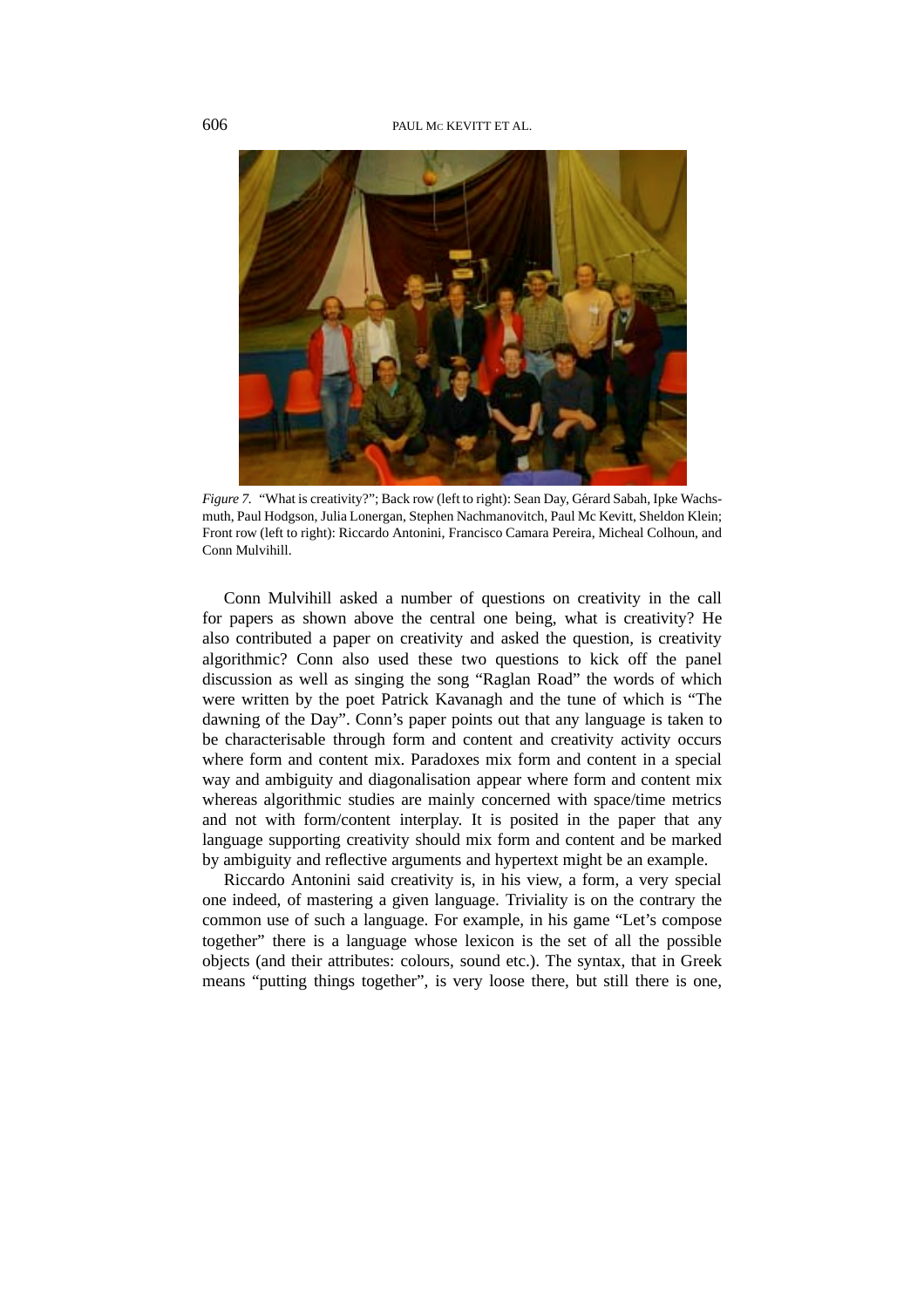since there are only some ways to compose the objects together, while some others are not possible. For example, we cannot overlap objects one inside the other (we may of course, but we do not allow the people to do it). With such a lexicon and syntax, a trivial game is putting objects together at random. A creative way of putting them together is, on the contrary, for example, creating an alley, in which while you walk you listen to music, and watch the pictures and animations associated. The syntax is a constraint, the lexicon is the raw material, and the creativity is the capability of building non trivial phrases in this (or any other) language.

Sean Day said: as to whether an algorithm could be written for "creativity", I would have to say "No". It is possible to write algorithms that produce creative things – this is done all the time. Likewise, it is possible to be creative via algorithms – such is virtually a basic requirement of being creative. However, "creativity" in of itself is, by definition, unbounded, infinite. "Creativity" is the essence of Gödel's Theorem - there will always be something, undefined and perhaps eternally indefinable, beyond the realm, transcending it. Thus: It is possible to shape algorithms for a computer/robot/android who could become highly creative, and quite probably could eventually (self?)-evolve creativity in wholly non-human forms. However, neither this nor any other entity nor algorithm can encompass the whole of "creativity", which is infinite.

Sheldon Klein commented: I think of creativity in the context of the cognitive worlds created collectively by groups of humans some 40,000 years ago, at the onset of the Upper Paleotlithic, when, after an archaeological record of more than a 150,000 years of unchanging technology, humanity embarked upon the exponential growth of creativity in the arts, technology and social organization that continues to the present day. I suggest that the source was in the invention of global classification schemes, in combination with analogical modes of reasoning. Semantic features may be viewed as an alternate notation for class or category memberships. If complex set memberships are represented by boolean feature vectors, the vectors may also be interpreted as binary integers, and the minimum number of features needed appears as the number required to give a unique identifier to every element in the cognitive universe. If a 'hashing collision' occurs when a new entity is encountered, then adding a single new feature to the category system system can remove the ambiguity. But this addition doubles the size of the potential universe, and creates a vast domain of potential concepts that may be explored, at low cost, by analogy. The process can accelerate the discovery of new phenomena and the need for more features, with the result that exponential growth of the cognitive universe becomes a self-sustaining process.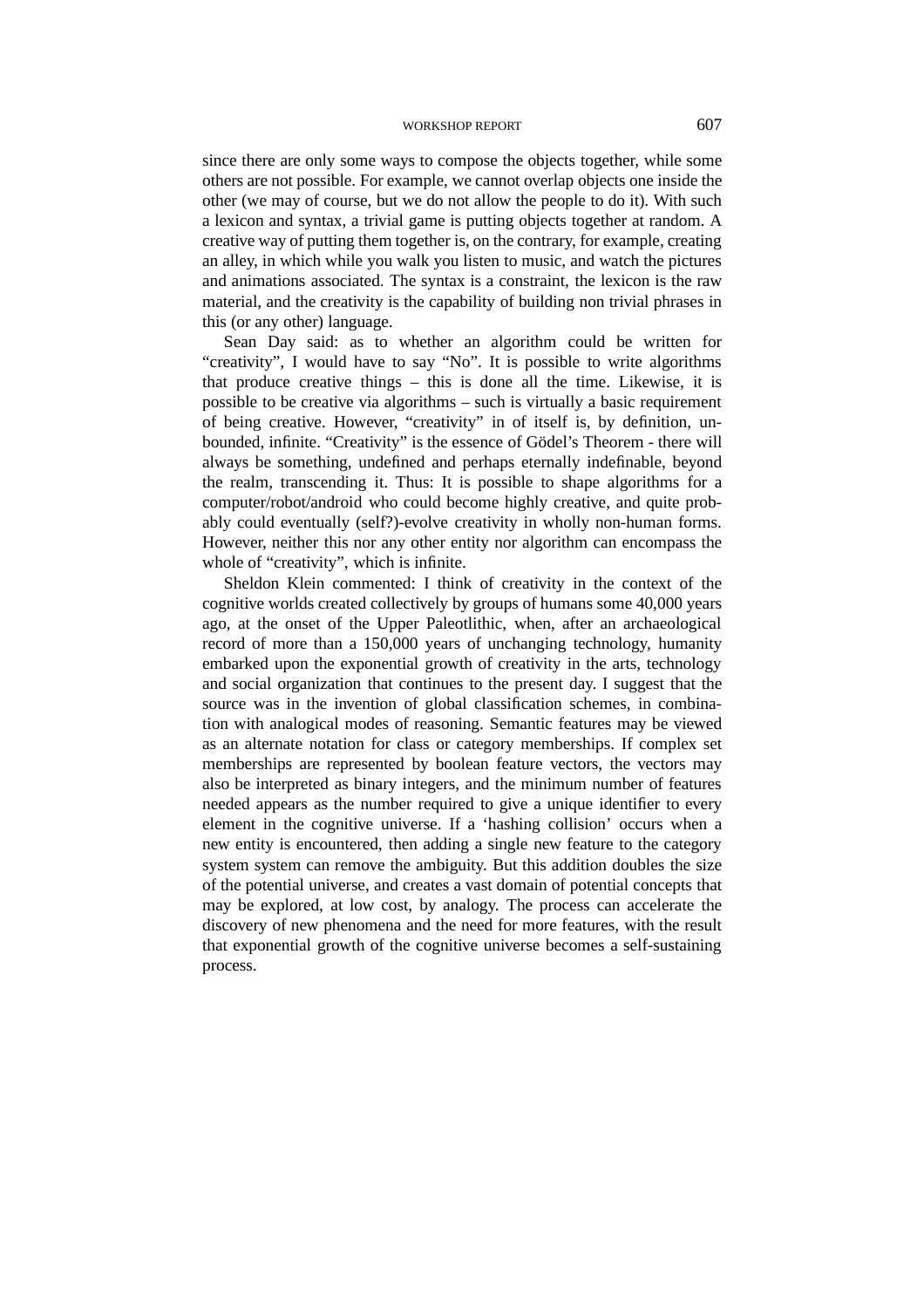### 608 PAUL MC KEVITT ET AL.

Julia Lonergan said that Creativity and Natural Language Processing (NLP) have an objective in common, both seek for ways to represent meaning outside of natural language. Machine Translation has as its aim the representation of the meaning in natural language in an alternative form, usually called an interlingua. This form consists of defining the computational elements of language with a system of language independent symbols. In the case of famous literary works, such as Finnegans Wake, James Joyce relied on metaphorical extensions of meaning, idiomatic comparisons, and phonetic similarities to create riddles that also encode meaning in language. In both cases, the meaning is hidden in the deep structure and relies on the background knowledge of the recipient to decode the content. Theatrical compositions function similarly. In dance, for example, mime, gesture, music, and movement convey a story independent of language. Thus, as a lexicographer, who has been trained to transfer the english language into its interlingual symbols NLP, and as an artist, writer, and dancer, who has given language related realities a form of expression outside the use of natural language, she finds that NLP and creativity converge at the point that both seek to capture and represent human expression in alternate ways.

Paul Mc Kevitt said that Conn asked two questions and with respect to the first one (what is creativity?) Geraint is right (Geraint Wiggins, a workshop attendee had made a point about creativity and the unexpected), in that the unexpected or surprise is interesting and hence creativity is surprise and in particular creativity is an emergent property of Free Play; Paul then played "The dawning of the day" on Ipke's tin whistle.

Stephen Nachmanovitch responded: Can creativity be taught? Are there algorithms for creativity? This is a very a important question, but it is important to turn it upside down. What one can teach is not creativity but the disinhibition of creativity. Every human being is born creative, is potentially creative all the time. Every one of us has created several billion cells just today. We are talking together in this room thanks to the creativity of the settlers of this island, of the people who built this building, of the people who evolved our languages. We exist in an environment of overwhelming, continuous, all-around creativity. Creativity is never a problem. The problem is the inhibition of creativity, which usually comes about through fear. Fear of embarrassment, fear of not being in control, etc. The algorithm that most affects my creativity is other people. That's why it's great to be speaking together today. I think that the formula for changing one's creativity is inviting another human being, with a somewhat different mind, into your creative space, and – boom! something will happen. If beings are brought into apposition with other beings, who have other operating systems and other biases, and if you cross the biases, bringing together what James Joyce called their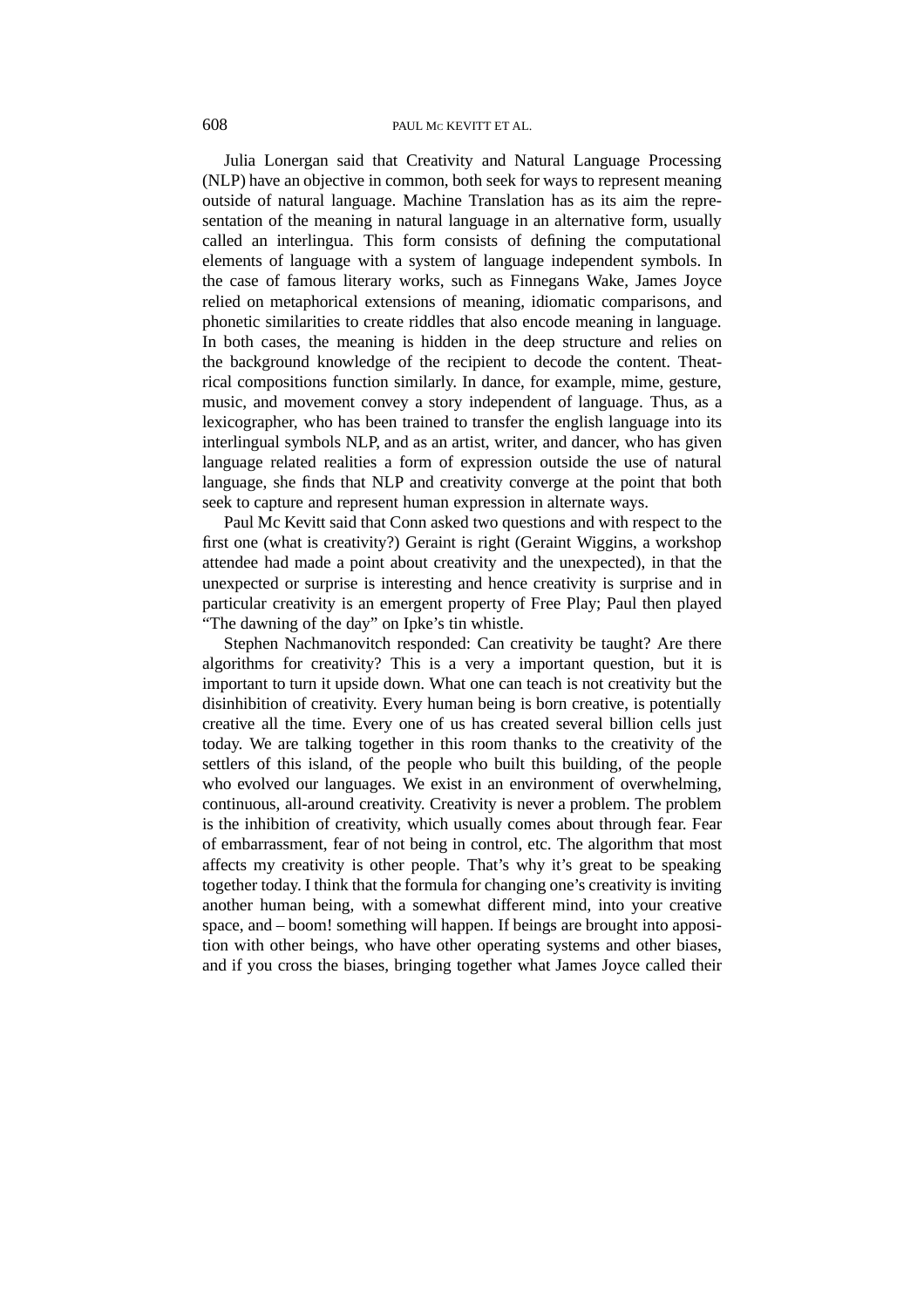intermisunderstanding minds, then powerful combinatorial and synergistic effects take place. This can be done with ideas, even machines. My preference is to do it with other human beings. They're the most fun.

Francisco Camara Pereira pointed out that there are two issues upon which he'd like to state some comments. Sometimes, he sees much confusion among them: Creativity with Computers and Computational Creativity. The first one, very common, is mainly Human Creativity - one uses a program to create and develop his/her ideas. The major parts of the process are controlled by the Human (specially, the evaluation). The second issue, to which he (and others) call Computational Creativity, is indeed a very interesting subject of study. It centers mainly in the quest for methods/frameworks that accomplish in some way the task of automatic resolution of problems in a creative fashion. He sees this "creative fashion" as the way we tend to solve problems when common or routine solutions don't work. Although vague this may seem (isn't any definition of creativity?), he believes we can (and will eventually) develop models that can be considered creative in that sense. Such a system would be able to generate its ideas and be able to evaluate them at some degree of complexity. He believes this can be a very important path in AI, and we still have much to learn from Psychology and Philosophy.

Inspired by the place, Ipke Wachsmuth, from Bielefeld University, took a creative approach to express his sentiment about ingredients of creativity. He took: 'C' for Compassion, to say that it needs a sympathetic attitude for creativity, that feels for a matter in devotion; 'R' for Rhythm, to say that creativity often leaps in alternating periods of tension and relaxation; 'E' for Exposure, since he thinks a system can only be creative when opening up to, and interchanging with, its environment; 'A' for Art, to say that as much as art is an expression of creativity, enjoying art fosters creativity; 'T' for Travel, to say that it needs to go and see persons and places to enrich your creative pool; 'I' for Impulsiveness, to say that a creative act often springs from the minute idea; 'V' for Vitality, saying that as much as a vital system is necessary for a creative act, vitality also grounds on creativity; 'I' for Imagery, to make the point that, more than reasoning, it needs imagery to conceive the new; 'T' for Tree, to refer to the impact of a creative idea that has the potential to have many branches, like a tree; 'Y' for Yi-jing, leaving it to the audience to understand in which way this should be relevant.

#### 3.5. *Local organisation*

Local organisation was coordinated by Conn Mulvihill and Micheal Colhoun who together with Josephine Griffith and Colm O'Riordan comprised the Local organising committee. Conn and Micheal took responsibility for social events whilst Micheal also focussed on equipment and web pages and Conn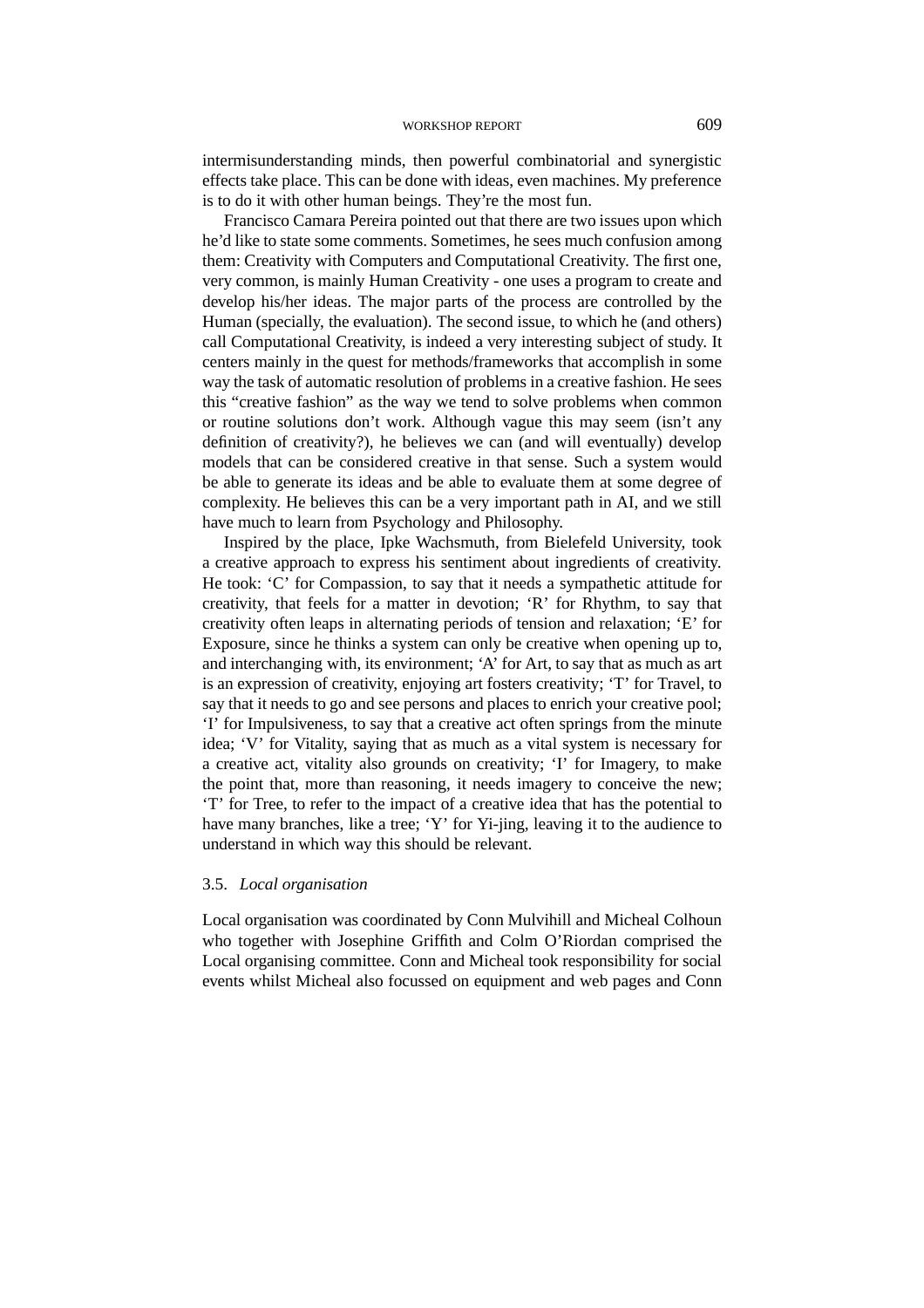on accounts. Josephine dealt with registrations and accommodation and Colm worked on the proceedings and the participants list. They all did an excellent job. The Registrar and Deputy President (now the President), Iognáid Ó Muircheartaigh started off the workshop by welcoming all delegates in both Irish and English with a light hearted introduction.

The extensive social programme for CSNLP-8 organised by Conn and Colm was a great success and it's well known that having a good social programme is always necessary, especially where creativity is concerned! The call for papers invited participants to bring along their musical instruments for informal ceili jam sessions and they did: Stephen Nachmanovitch brought his violin, Seán Ó Nualláin his guitar, Paul Hodgson his sax, and Ipke Wachsmuth his tin whistle and Séan and Paul did a number of duos. On the weekend days preceeding the start of CSNLP-8 there were informal gatherings of people for drinks at the Westwood Hotel and Conference Centre. Riccardo Antonini showed up in formal dress since it turned out that his secretary had translated "informal" as "formal"! The Registration Reception was held on the first evening (Monday) of CSNLP-8 at the students' centre and a local group played Irish music for two hours. Also, Stephen Nachmanovitch played an excellent violin solo for 10 minutes which left everyone speechless. Ipke Wachsmuth and Paul Mc Kevitt played tunes on the tin whistle. The Workshop banquet was held at the WestWood Hotel and many commented on the quality of the food which was an excellent beef and fish choice during which we had a string quartet and then later with Seán Ó Nualláin on guitar in a duo with Paul Hodgson on sax (see Figure 8).

During the banquet, Paul Mc Kevitt, Programme Chair on behalf of Seán Ó Nualláin (CSNLP Chair) and himself thanked Conn Mulvihill and Micheal Colhoun for their excellent work on Local Organisation and also each of the invited speakers in turn for coming and said "This has really been one of the best conferences we have organised PAUSE" APPLAUSE "in Europe!" and Stephen Nachmanovitch added ". . . in the world!". Ipke Wachsmuth thanked Paul Mc Kevitt for being such a wonderful Programme Chair for CSNLP-8 for one of the best meetings in Europe if not in the world! Seán Ó Nualláin, Chair of CSNLP thanked everyone for coming, and especially so many from abroad, and making this such a successful meeting. And, Glorianna Davenport from the MIT Media Lab. captured all of this on her camcorder!

On the Wednesday many people took the opportunity to view the eclipse of the sun during the morning refreshments break and it was visible behind while the clouds cleared (see http://sunearth.gsfc.nasa.gov/eclipse/ TSE1999/TSE1999.html). The conference tour began at 12.00 noon on the Wednesday and we had a bus trip through the beautiful scenery of Galway and Connemara to the coast town of Rossaveal and then a ferry boat trip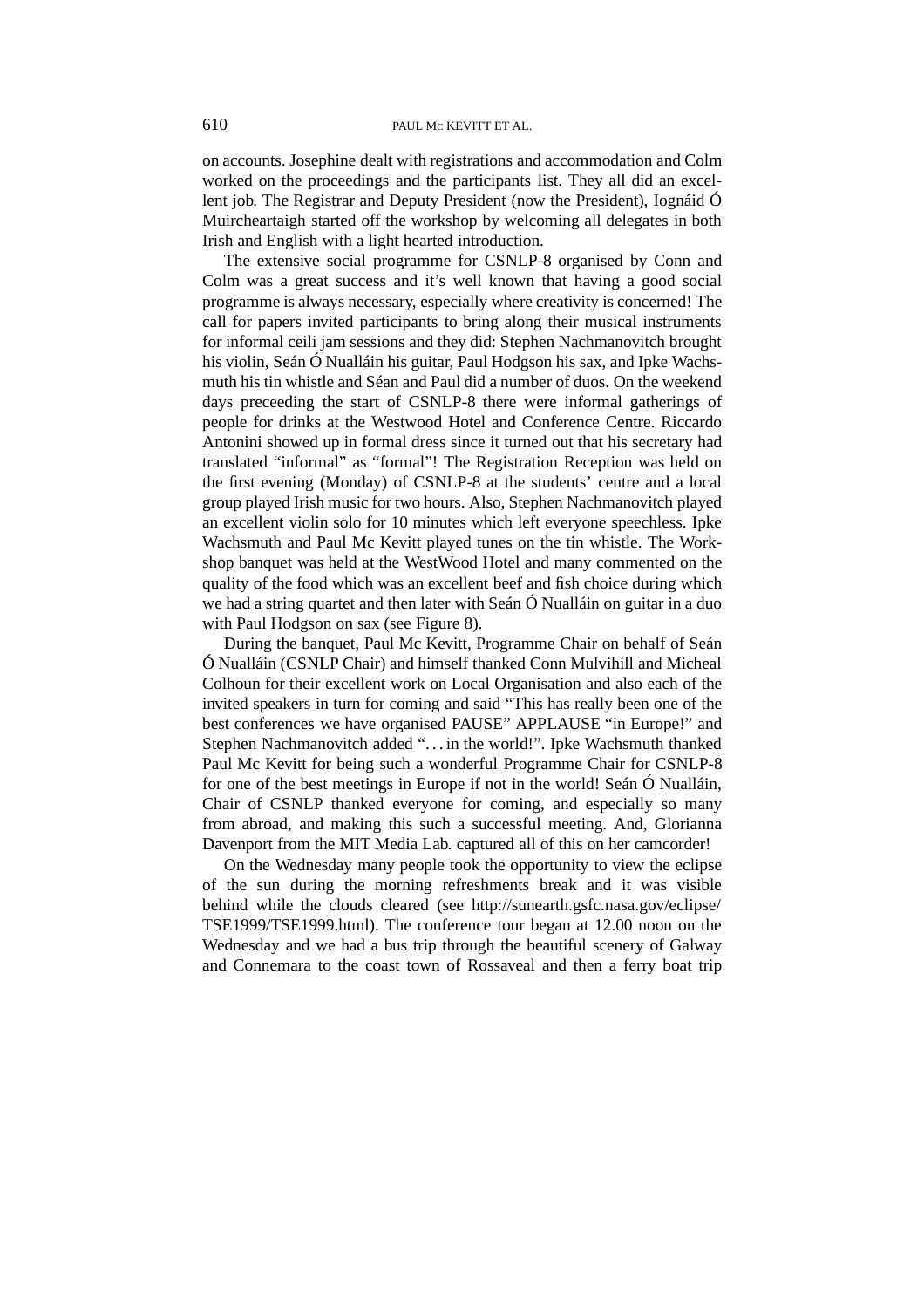

*Figure 8.* Seán on guitar and Paul on sax.

(1.30 PM) to the town Kilronan (2.15 PM) on the Aran Islands, Inis Mor (Big Island). Next, at 2.45 PM we had the Ragus Irish dancing and music until 3.45 (see Figure 9), then a break and the creativity session at 4.00 PM until 4.50 PM. Next, delegates had the following options: (1) bus or bike to the 2000 year old Dún Aonghasa fort, (2) visit Aran's Heritage centre showing the classic film: 'The man of Aran', (3) do your own thing. Paul Mc Kevitt and Ipke Wachsmuth went walkabout and visited the Heritage centre (see Figure 10). Finally, we had to be back on the boat by 7.30 PM for arrival in Rossaveal and back in Galway around 9.30 PM. We had good weather and a calm sea, most delegates went on the trip and they enjoyed it thoroughly. Some met later informally for drinks at the Westwood Hotel bar.

Unlike previous CSNLP meetings, this workshop was much more international with many coming from Britain, Europe, the USA and Asia. We hope that this trend will continue so that CSNLP remains an international meeting. We had around 50 delegates for CSNLP-8, a large number for a focussed workshop, which has made this the largest CSNLP meeting ever. We were glad that delegates such as Glorianna Davenport, Paul Nemirovsky, and Kris Thórisson from the MIT Media Lab. who are leaders in Intelligent MultiMedia were able to come and now with the new news that MIT MediaLabEurope is established in Dublin, Ireland with first students due to start in September 2000 and funded initially with IR 28 million by the Irish government (see http://www.mle.ie). A full picture gallery for the workshop is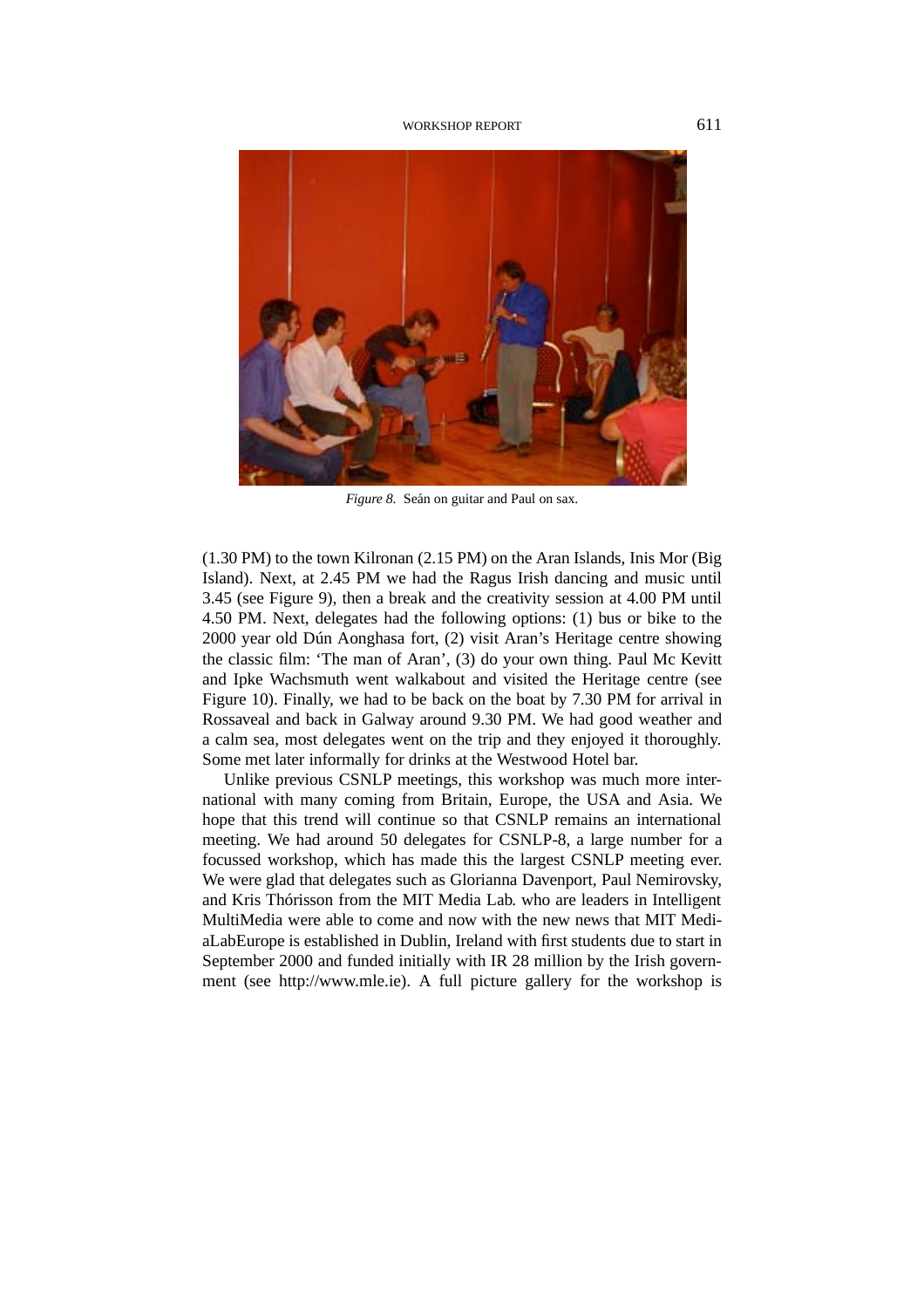

*Figure 9.* Ragus Irish dancing on Inis Mor (Big Island).



*Figure 10.* Ipke Wachsmuth and Paul Mc Kevitt going walkabout on Inis Mor (Big Island).